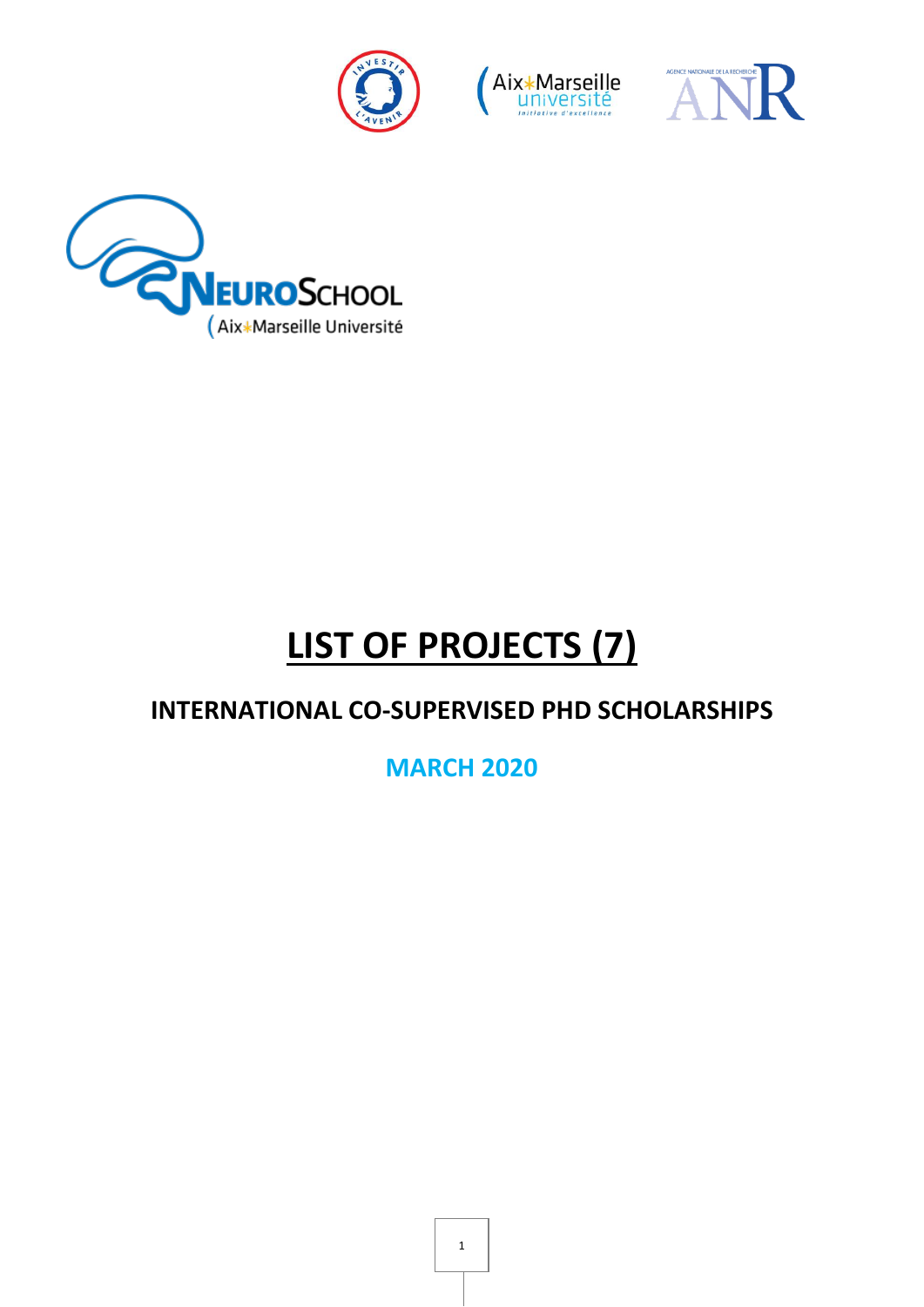





## **TABLE OF CONTENTS**

#### **PROJECT C1 – BEN ABDALLAH ASMA (TIM) & CARRERE MARCEL (INS)**….........**p.3**

**Modelling of Physiological Signals and Early Prediction of Epileptic Seizures**

**PROJECT C2 – CALLOT VIRGINIE (CRMBM) & PETIT YVAN (ETSM)**.................... **p.8**

**Multi-modal analysis of the relationships between mechanical, structural, connectivity and functional alterations of the spinal cord in cervical spondylotic myelopathy and central canal syndrome**

**PROJECT C3 – CREPEL VALERIE (INMED) & MICHEL CHRISTOPH (NEUFO)**.... **p.14**

**Deciphering the impact of long-range projecting interneurons in the temporal lobe epilepsy pathology**

#### **PROJECT C4 – LEINEKUGEL XAVIER (INMED) & MINLEBAEV MARAT (PHA)**. **p.18**

**The mechanisms underlying the generalization and propagation of epileptic activity in the neonatal brain in vivo**

**PROJECT C5 – MONTAGNINI ANNA (INT) & SPERING MIRIAM (OVS)**.............**p.21**

**Oculomotor decision-making in health and Parkinson's disease**

**PROJECT C6 – YU FU (SBIC) & RANJEVA JEAN-PHILIPPE (CRMBM)**..................**p.25**

**Neural regulation of feeding. A translational approach from mouse to human**

**PROJECT C7 – XERRI CHRISTIAN (LNSC) & DANCAUSE NUMA (UDEM)**...........**p.27**

**Adaptive plasticity of interactive somatosensory and motor cortical networks underlying recovery of forelimb skills following cortical ministroke in rats**

**\* NeuroSchool's PhD program (EUR nEURo\*AMU) finances up to 50% of the thesis. The co-financing proposed by the foreign partners is not all confirmed yet.**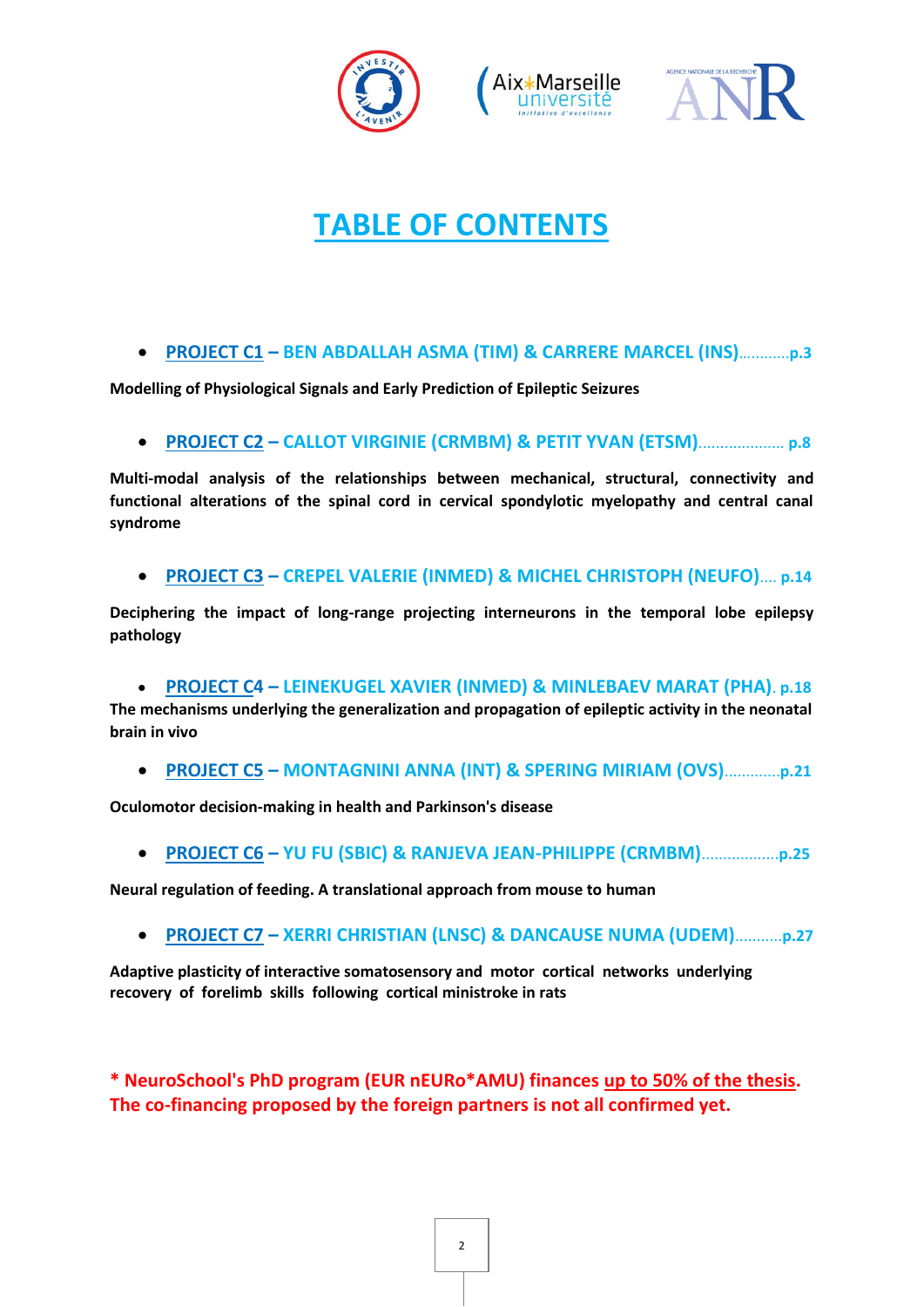





**Title** : Modelling of Physiological Signals and Early Prediction of Epileptic Seizures

**Supervisor (Monastir, Tunisie)** : BEN ABDALLAH Asma [\(assoumaba@yahoo.com](mailto:assoumaba@yahoo.fr) - +33 (0)2 16 73 46 20 19)

**Laboratory** : Laboratory of Technology and Medical Imaging (TIM, LR12ES06)

<http://www.labtim.org/>

**Co-supervisor (Marseille) :** CARRERE Marcel [\(marcel.carrere@univ-amu.fr](mailto:marcel.carrere@univ-amu.fr) - +33 (0)4 91 32 42 54)

**Laboratory** : Institute of System Neurosciences (INS, UM\_S1106)

<http://ins-amu.fr/>

**Duration** : 60% TIM, 40% INS

**SUJET** : Epilepsy is a disease which various pathologies, some of which are serious due to their symptoms evolution which are difficult for their family and lead to socio-economic repercussions. It is a common disease, affecting more than 70 million people worldwide [1]. It is a chronic pathology which manifests itself by different recurrence of seizures. These seizures result from generalized or focused brain dysfunction due to an abnormal electrical discharge [2]. These discharges are measured by significant electrical variations at the level of electroencephalogram (EEG) signal [1]. Other work suggests the possibility of detecting these attacks from the electrocardiogram (ECG) [3]. The goal of the thesis will be to use signals in order to prevent, or detect seizure before their appears. The applicant will have to improve the mathematical prediction of crisis and realize that an apparatus to prevent seizure could be done , this could also enrich the socio-economic world. Moreover when electrocardiogram (ECG) and electroencephalogram are simultaneously recorded , a relationship between these two signal has to be studied.

**MAIN ISSUE AND OBJECTIVES** : main issues will 1. realize an build a new mathematical treatment to detect seizure. 2. Distinguish between real crisis and "false seizure" which are present mainly with young epileptic patients. The proposed approach is based on real-time analysis of electrocardiogram (ECG) and electroencephalogram (EEG) [4]. The first intermediate objective is to model EEG and ECG signals based on the method of Vector auto regression (VAR) and Vector Error Correction (VEC) [5, 6] and to seek a causal relationship between these two types of signals. The second intermediate objective follows from the first and consists in predicting the advent of seizures by going through two stages: extraction of significant characteristics representing the different stages of crises, before, during and after these crises and the use of connectionist methods with supervised and unsupervised learning for decision-making. The method will be implemented with real signals and compare with mathematical signals generate by a phenomenological model (TVB) epileptor.

**METHODOLOGY AND FIRST STEP FOR THIS THESIS** : The thesis work will follow: study deeply the state of the art about EEG et ECG in literature and also what is done in both laboratories. Study the work previously done by thesis on this topics (for example the one done by Inès Assali) Apply new tricks to reduce the signal to noise ration in order to improve the quality of signals before treatments. Study the stability index versus distances RR. Study the effect of distances RR during epileptic seizure. Model ECG and EEG signals based on VAR and VEC[5, 6] and exhibit a relationship between the two signals as a new causality[8]. suggest a new method to detect crisis based on causality between the two signals ECG and EEG.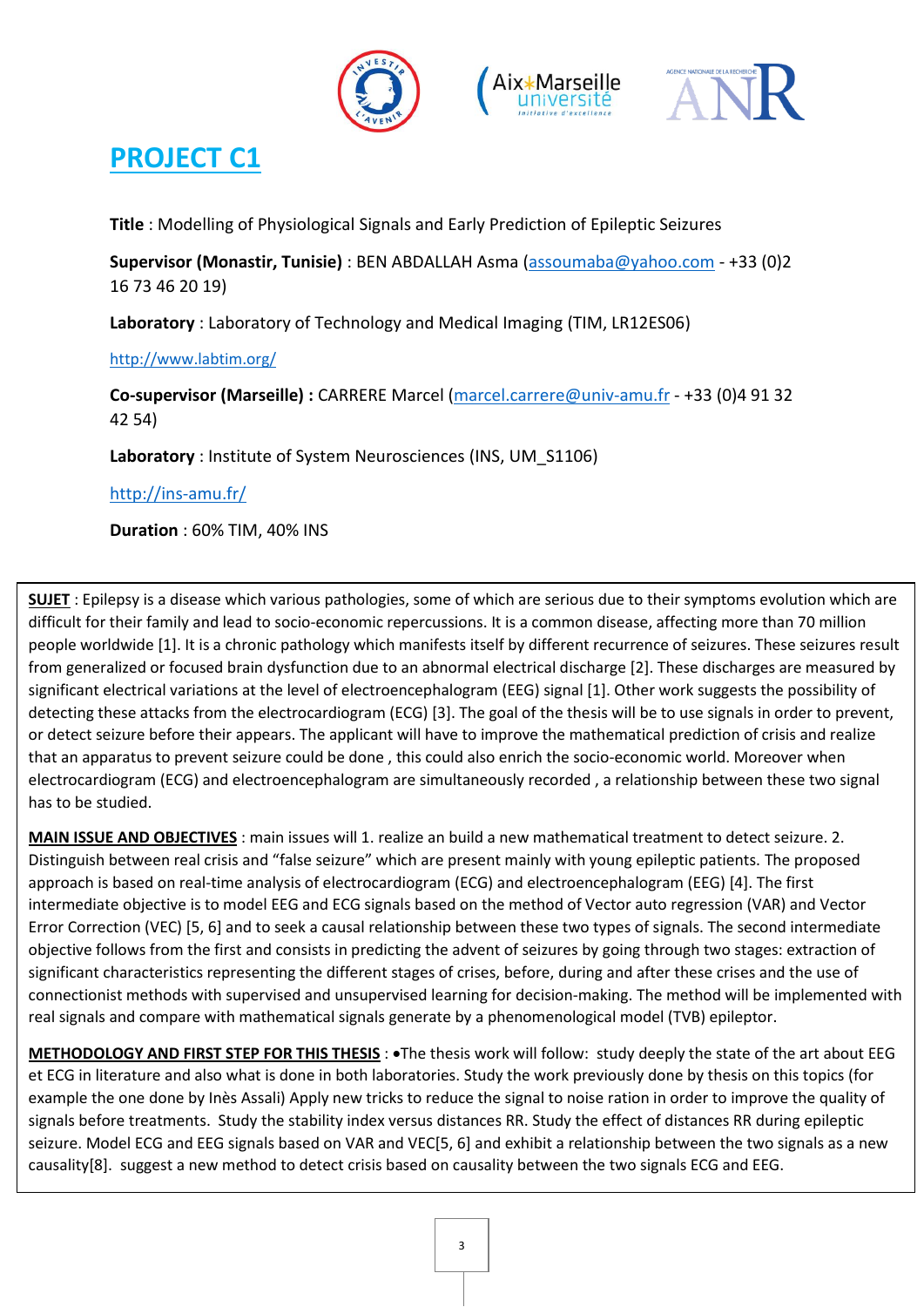





#### **BEN ABDALLAH / NAMES AND DATES OF THE CURRENTLY SUPERVISED PHD STUDENTS :**

- Sofien Ben SAYADIYA
- Manef ben Mbarek
- Souhir Khessibaa

#### **BEN ABDALLAH / NAMES AND DATES OF THE PREVIOUSLY SUPERVISED PHD STUDENTS :**

- Hamdi Salah, Thesis defence: 27/12/2016
- Asma kerkeni, Thesis defence: 09/05/2016.
- Rym Ayari, Thesis defence: 22/10/2015.
- Ibtihel Nouira, Thesis defence: 13/05/2015.
- Hanen Akkari, Thesis defence: 14/12/2012.

#### **BEN ABDALLAH / PUBLICATIONS OF THE PREVIOUSLY SUPERVISED PHD STUDENTS :**

- [Salah Hamdi, Asma Ben Abdallah, Mohamed Hédi Bedoui.](https://www.sciencedirect.com/science/article/pii/S1746809417302410#!) "A robust QRS complex detection using regular grammar and deterministic automata". *Biomedical Signal Processing and Control*. 2018, vol. 40, p. 263-274.
- [Salah Hamdi, Asma Ben Abdallah, Mohamed Hédi Bedoui.](https://www.sciencedirect.com/science/article/pii/S1746809417302410#!) "Real time QRS complex detection using DFA and regular grammar". *Biomedical engineering online*. 2017, vol. 16, no 1, p. 31.
- Salah Hamdi, Asma Ben Abdallah, Mohamed Hedi Bedoui. "Using Grammars in Medical Imaging: A Comprehensive Overview". *2016 13th International Conference Computer Graphics, Imaging and Visualization (CGiV)*. IEEE, 2016. p. 343-348.
- Salah Hamdi, Asma Ben Abdallah, Mohamed Hedi Bedoui. "Grammar Formalism for Computed Tomography and Angiography Image. Segmentation and 3D Carotid Artery Reconstruction". *2016 13th International Conference Computer Graphics, Imaging and Visualization (CGiV)*. IEEE, 2016. p. 339-342.
- Salah Hamdi, Asma Ben Abdallah et Mohamed Hedi Bedoui. "Deterministic Automata and Lexical Analysis for Normalized ECG Signals Diagnosis". *TAIMA'2015*. Mai 2015, p. 411-419. Hammamet, Tunisie.
- Salah Hamdi, Asma Ben Abdallah et Mohamed Hedi Bedoui. "Two-Dimensional Parser: A New Tool of CTA Image Segmentation Based on Grammar". *TAIMA'2015.* Mai 2015, p. 531-539. Hammamet, Tunisie.
- [Salah Hamdi, Asma Ben Abdallah, Mohamed Hédi Bedoui](https://www.sciencedirect.com/science/article/pii/S1746809417302410#!)*. "Grammar Formalism for ECG Signal Interpretation and Classification". Applied Medical Informatics*. 2014, vol. 35, No. 4, p. 21-26.
- Salah Hamdi, [Asma Ben Abdallah,](https://www.sciencedirect.com/science/article/pii/S1746809417302410#!) et [Mohamed Hédi Bedoui.](https://www.sciencedirect.com/science/article/pii/S1746809417302410#!) *"*Novel Technique for Image Segmentation Based on Grammar Parsing and Hilbert Transform". In: *International Conference on Image Analysis and Recognition (ICIAR 2013)*. Póvoa de Varzim, Portugal Springer Berlin Heidelberg. 2013, p. 346-353.
- Asma Kerkeni, Asma Ben Abdallah, Antoine Manzanera and Mohamed Hedi Bedoui. "Automatic Bifurcation Detection in Coronary X-Ray Angiographies". 2016 13th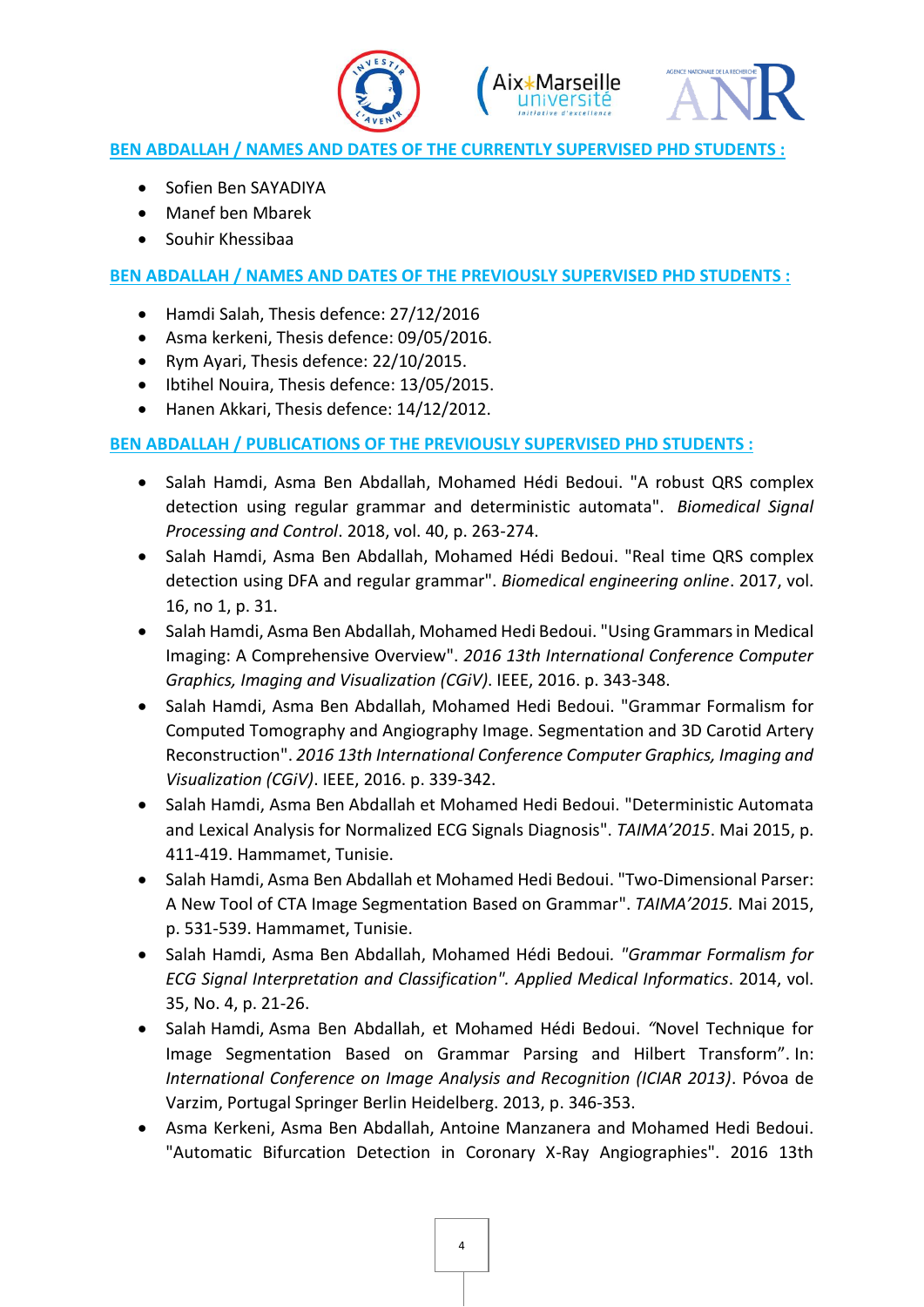





International Conference Computer Graphics, Imaging and Visualization *(CGiV)*. *IEEE.* 2016. p. 333-338.

- Asma Kerkeni, Asma Ben Abdallah, Antoine Manzanera and Mohamed Hedi Bedoui. "A coronary artery segmentation method based on multiscale analysis and region growing". *Computerized Medical Imaging and Graphics*, 2016, vol. *48*, p. 49-61.
- Asma Kerkeni, Asma Ben Abdallah et Mohamed Hedi Bedoui. "Reconstruction 3D de l'arbre coronaire à partir de deux images angiographiques non calibrées". *TAIMA'2015*. Mai 2015, Hammamet, Tunisie, pp : 497-504.
- Asma Kerkeni, Asma Ben Abdallah and Mohamed Hedi Bedoui. "Comparison of Multiscale Filters for the Coronary Vasculature Enhancement". *Traitement et Analyse de l'Information Méthodes et Applications (TAIMA 2013). Mai 2015*, Hammamet, Tunisie.
- Asma Kerkeni, Asma Ben Abdallah and Mohamed Hedi Bedoui. "Coronary Artery MultiScale Enhancement Methods: A Comparative Study". In : *Image Analysis and Recognition (ICIAR 2013)*. Póvoa de Varzim, Portugal Springer Berlin Heidelberg, 2013. p. 510-520.
- Rim Ayari, Asma Ben Abdallah, Mohamed Hédi Bedoui. "Global and regional deformation analysis of the myocardium: MRI data application". *RFMI'2017.* 17-20 December 2017. France.
- Rim Ayari, Asma Ben Abdallah, Faouzi Ghorbel, Mohamed Hédi Bedoui. "Analysis of regional deformation of the heart left ventricule". *IRBM*. 2017, vol. 38, no 1, p. 90-97.
- Rim Ayari, Asma Ben Abdallah, Faouzi Ghorbel, Mohamed Hédi Bedoui. "Analysis of regional deformation of the heart's left ventricle using curvature values with Hotelling T2 metric". *2016 13th International Conference Computer Graphics, Imaging and Visualization (CGiV)*. *IEEE.* 2016. p. 115-118.
- Rim Ayari, Asma Ben Abdallah, Faouzi Ghorbel and Mohamed Hédi Bedoui. "Analyse régionale des déformations dans le ventricule gauche du cœur". *TAIMA'2015.* Mai 2015. Hammamet, Tunisie, p. 441-450.
- Rim Ayari, Asma Ben Abdallah, Faouzi Ghorbel, Mohamed Hédi Bedoui. "Segmentation of 3D object according to the AHA standard". *Journal of Biosciences and Medicines, 2015 Spring World Congress on Engineering and Technology (SCET)*. Avril 2015. Pekin, Chine.
- Rim Ayari, Asma Ben Abdallah, Faouzi Ghorbel, Mohamed Hédi Bedoui. "Analysis of regional deformation of the heart's left ventricle using invariant SPHARM descriptors". *IRBM*. 2014, vol. 35, no 5, p. 226-232*.*
- Rim Ayari, Asma Ben Abdallah, Faouzi Ghorbel, Mohamed Hédi Bedoui. "Regional curvature analysis in the left ventricle of the heart using Hotelling T2 metric". *Journal of Computers (JCP)*. Juin 2014, vol. 9, no. 7*.*
- Rim Ayari, Asma Ben Abdallah, Faouzi Ghorbel, Mohamed Hédi Bedoui. "Local deformation analysis of the heart left ventricle using SPHARM descriptors and modified Hotelling T2 metric". *The 37th International Conference on Telecommunications and Signal Processing (TSP)*. Juillet 2014, Berlin, Germany.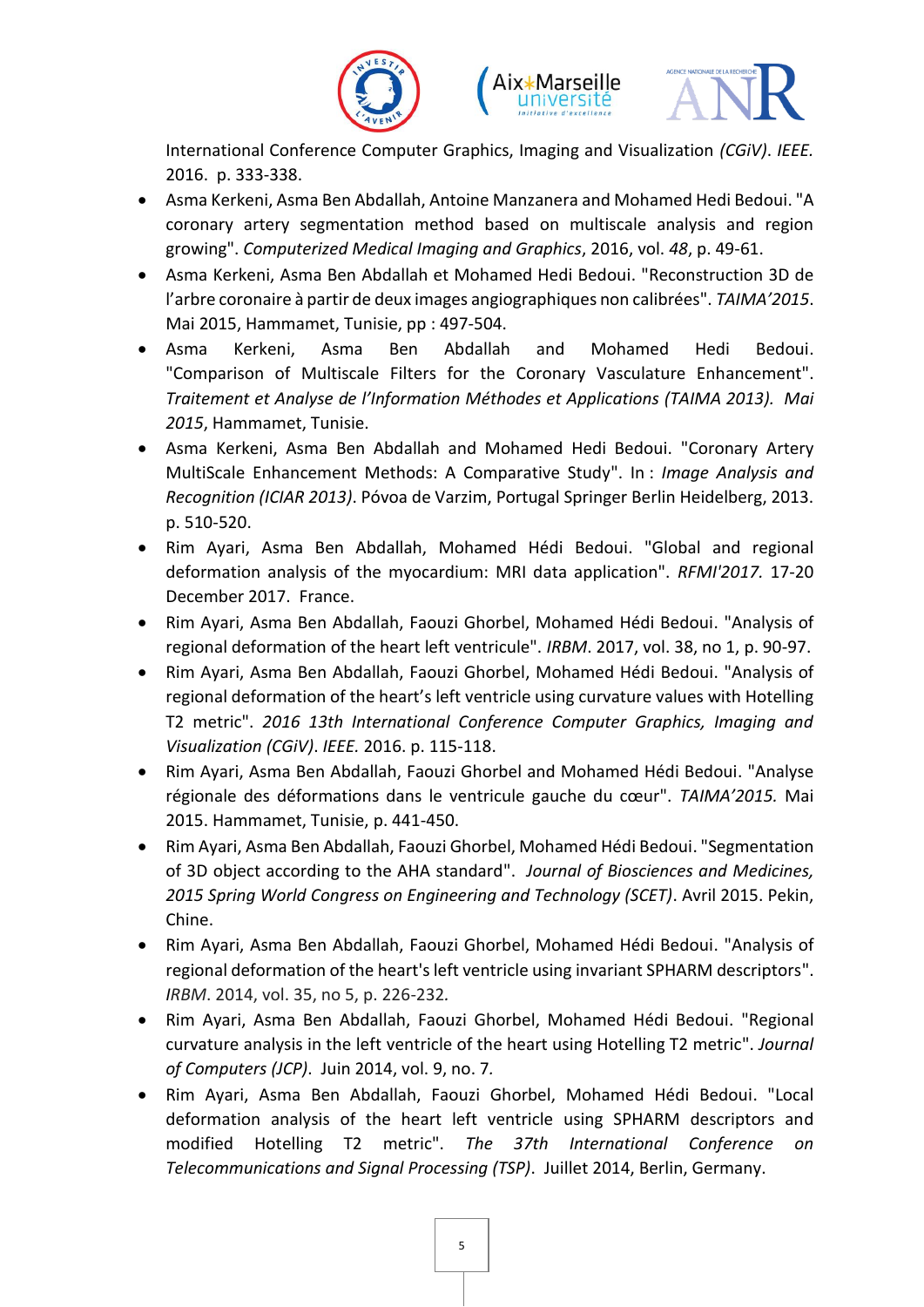





- Rim Ayari, Asma Ben Abdallah, Faouzi Ghorbel, Mohamed Hédi Bedoui. "Local deformation analysis in the heart left ventricle using the regional volume evolution". *The 4th International Conference on Multimedia Computing and Systems (ICMCS'14)*. Avril 2014, Marrakech, Maroc.
- Rim Ayari, Asma Ben Abdallah, Faouzi Ghorbel, Mohamed Hédi Bedoui. "Analysis of local deformation for left ventricle of the heart using spherical harmonics descriptors". *Traitement et Analyse de l'Information Méthodes et Applications (TAIMA 2013)*. Mai 2013, Hammamet, Tunisie.
- Rim Ayari, Asma Ben Abdallah, Raja Sfar, Faouzi Ghorbel, Mohamed Hédi Bedoui. "Analyse régionale de la déformation d'objets 3D par utilisation des harmoniques sphériques". *Traitement et analyse de l'information méthodes et applications (TAIMA 2011).* Octobre 2011, Hammamet, Tunisie.
- Ibtihel Nouira, Asma Ben Abdallah, Siham Layouni, Mohamed Hédi Bedoui, Mohamed Dogui. "Spectral density variation mapping of cerebral waves by three-dimensional interpolation techniques". *International Journal of Imaging Systems and Technology.* 2015, *25*(3), p. 191-198.
- Ibtihel Nouira, Asma Ben Abdallah, Mohamed Hédi Bedoui. "Three-dimensional interpolation methods to spatiotemporal EEG mapping during various behavioral states". *Signal, Image and Video Processing.* 2015, p. 1-7.
- Ibtihel Nouira, Asma Ben Abdallah, Mohamed Hédi Bedoui, Mohamed Dogui. "Spectral density variation mapping of cerebral waves by three-dimensional interpolation techniques". *International Journal of Imaging Systems and Technology, International Journal of Imaging Systems and Technology.* 2015, vol. 25, no 3, p. 191-198.
- Ibtihel Nouira, Asma Ben Abdallah, Mohamed Hédi Bedoui, Mohamed Dogui. "Cartographic mapping of alpha brain wave by 3D Spline interpolation". *Journal of Biosciences and Medicines, 2015 Spring World Congress on Engineering and Technology(SCET).* 14-16 avril 2015. Pekin, Chine.
- Ibtihel Nouira, Asma Ben Abdallah, Mohamed Hédi Bedoui. "EEG Potential mapping by 3D interpolation methods". *The 4th International Conference on Multimedia Computing and Systems (ICMCS'14)*. Avril 2014, Marrakech, Maroc.
- Ibtihel Nouira, Asma Ben Abdallah, Mohamed Hédi Bedoui, Mohamed Dogui. "A Robust R Peak Detection Algorithm Using Wavelet Transform for Heart Rate Variability Studies". *International Journal on Electrical Engineering and Informatics.* September 2013.Volume 5, Number 3, p. 270-284.
- Ibtihel Nouira, Asma Ben Abdallah, Mohamed Hédi Bedoui, Mohamed Dogui. "Détection des pics R par la transformée en ondelette dyadique". *Applications Médicales de l'Informatique : Nouvelles Approches (AMINA 2012).* Décembre 2012, Monastir, Tunisie.
- Ibtihel Nouira, Asma Ben Abdallah, Ibtissem Khouja, Mohamed Hédi Bedoui. "Comparative Study of QRS Complex Detection in ECG". *International Conference on Medical Image and Signal Computing* (*ICMISC 2012)*. Novembre 2012, 28-29, pp. 1447- 1451, Paris, France.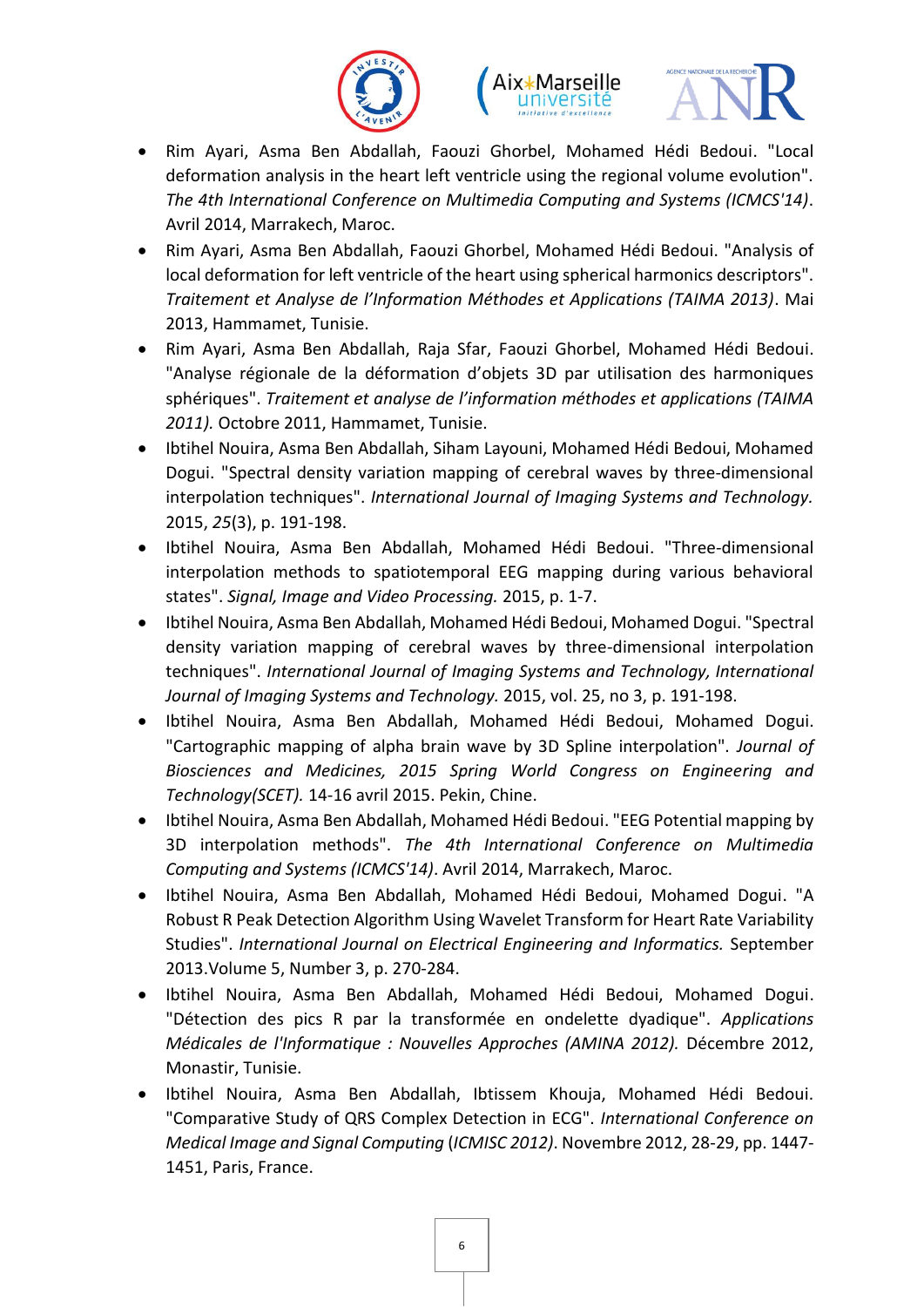





- Hanen Akkari, Asma Ben Abdallah, Imen Bhouri, Patrick Dubois, Mohamed Hédi Bedoui. "Classification of Objects Using 3D Q-structure Functions". *ICMSC'10.* Novembre, 2010, Cairo, Egypte.
- Hanen Akkari, Imen Bhouri, Asma Ben Abdallah, Patrick Dubois and Mohamed Hédi Bedoui. "Multifractal modelling and 3D lacunarity analysis". *Physics letters A*. September 2009, volume 373, Issue 40, 28, p. 3604-3609.
- Hanen Akkari, Imen Bhouri, Asma Ben Abdallah, Patrick Dubois and Mohamed Hédi Bedoui. "Lacunarity estimation for analysis of 3D images of trabecular bone". *The Fifth International Symposium on Fractals in Biology and Medicine*, 2008, Suisse.
- Hanen Akkari, Imen Bhouri, Asma Ben Abdallah, Patrick Dubois and Mohamed Hédi Bedoui. "Analyse tridimensionnelle des volumes par mesure de la lacunarité : Etude comarative". *AMINA'08*, 2008, Monastir.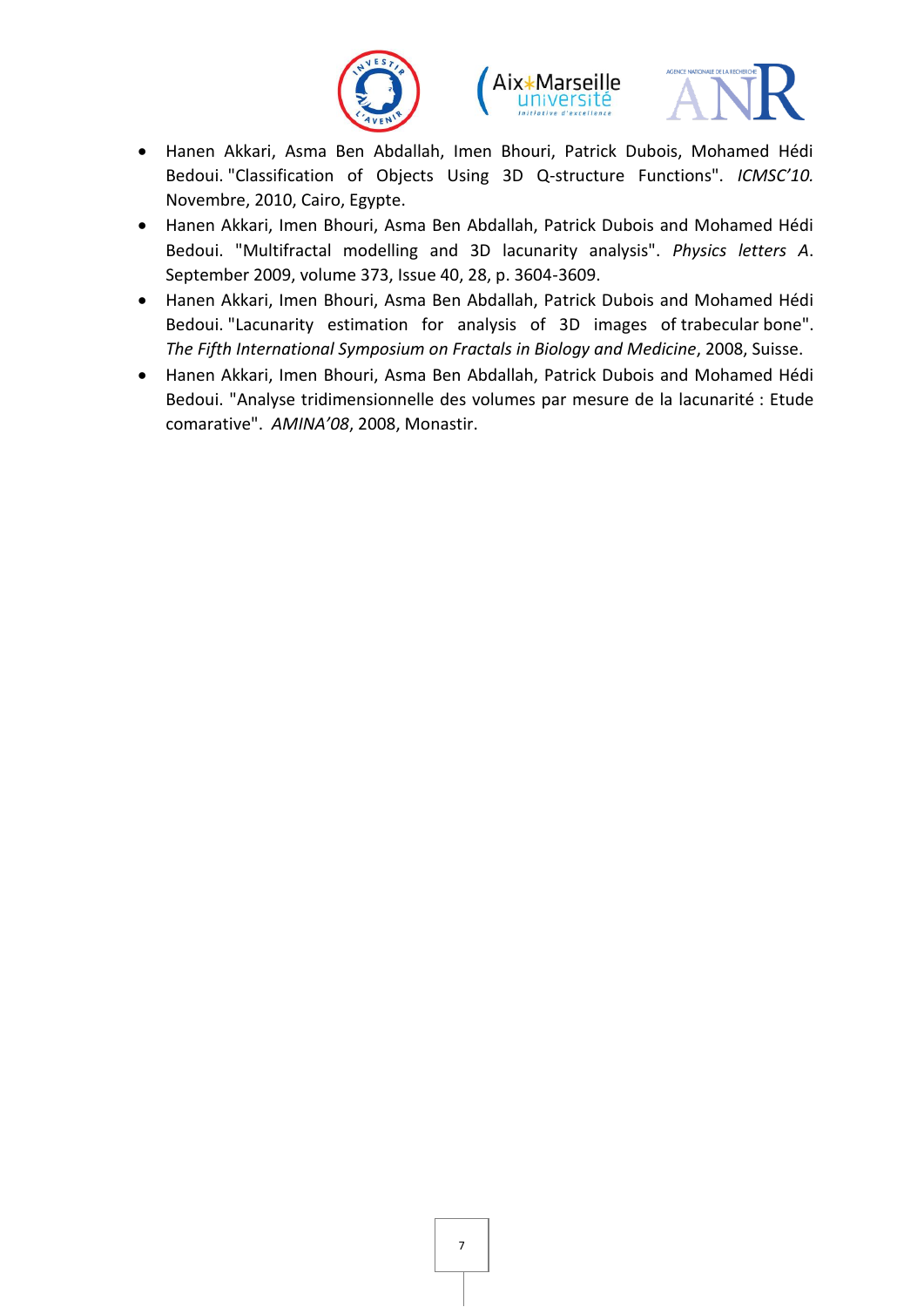





**Title** : Multi-modal analysis of the relationships between mechanical, structural, connectivity and functional alterations of the spinal cord in cervical spondylotic myelopathy and central canal syndrome

**Supervisor (Marseille)** : CALLOT Virginie [\(virginie.callot@univ-amu.fr\)](mailto:virginie.callot@univ-amu.fr)) - +33 (0)4 91 38 84 65)

**Laboratory :** Center for Magnetic Resonance in Biology and Medicine (CRMBM, UMR 7339)

http://crmbm.univ-amu.fr/

**[Co-supervisor \(Montréal\) :](http://crmbm.univ-amu.fr/)** PETIT Yvan (yvan.petit@etsmtl.ca) - + 1 514 396 8691

**Laboratory** : Canada Research Chair i[n Biomechanics of Head](mailto:yvan.petit@etsmtl.ca) and Spinal Trauma, École de Technologie Supérieure (ETS)/Hôpital du Sacré-Coeur, Montréal, Canada

#### www.crc-trauma.etsmtl.ca

**Duration :** 50% AMU lab, 50% partner lab

**Project**

**STATE OF THE ART**: The spinal cord (SC) is an important signal-processing center that is critical to many functions. It can be severely impaired following injury (SCI) and be devastating in terms of quality of life. Considerable research efforts are thus conducted to restore impaired SC and assess objective quantifiers of functional impairment/recovery. In this context, thanks to recent methodological advances, functional Magnetic Resonance Imaging (fMRI) can now be considered to study SC neural activity. Ultra-high field MR systems have especially demonstrated huge potentials for such investigations. Coupled with microstructural MRI and existing biomechanical SCI model, such functional information could be very valuable to build a virtual platform that could be used to further increase understanding, prevention and treatment of SC trauma..

**OBJECTIVES** : To identify how injury alters connectivity in compressed SC. To quantify structuro-functional alteration in patient with cervical spondylotic myelopathy (CSM) and central canal syndrome (CCS). To integrate these data to refine the current biomechanical model of cervical spine and spinal cord (Spine Model for Safety and Surgery). To study, using this refined virtual model, the mechanisms of SCI in CSM (strain and stress distribution) and their relationships with the structuro-functional alterations in local circuit integrity seen by MR.

**METHODS** : To implement a robust 7T SC fMRI protocol that will complement already implemented morpho-structural methodologies and hence identify resting-state functional connectivity networks in normal and compressed conditions. To simulate the mechanisms of SCI associated with CSM and CCS and investigate the relashionships between MRI-based structure and neural activity level changes and biomechanical SC alterations (residual stresses, deformation).

**EXPECTED RESULTS :** Mechanico-structuro-functional biomarkers and thresholds of spinal cord injury. Refined simulation tools of the mechanisms of spinal cord injury in cervical spondylotic myelopathy. New perspectives to further classify the patients and evaluate regenerative strategy.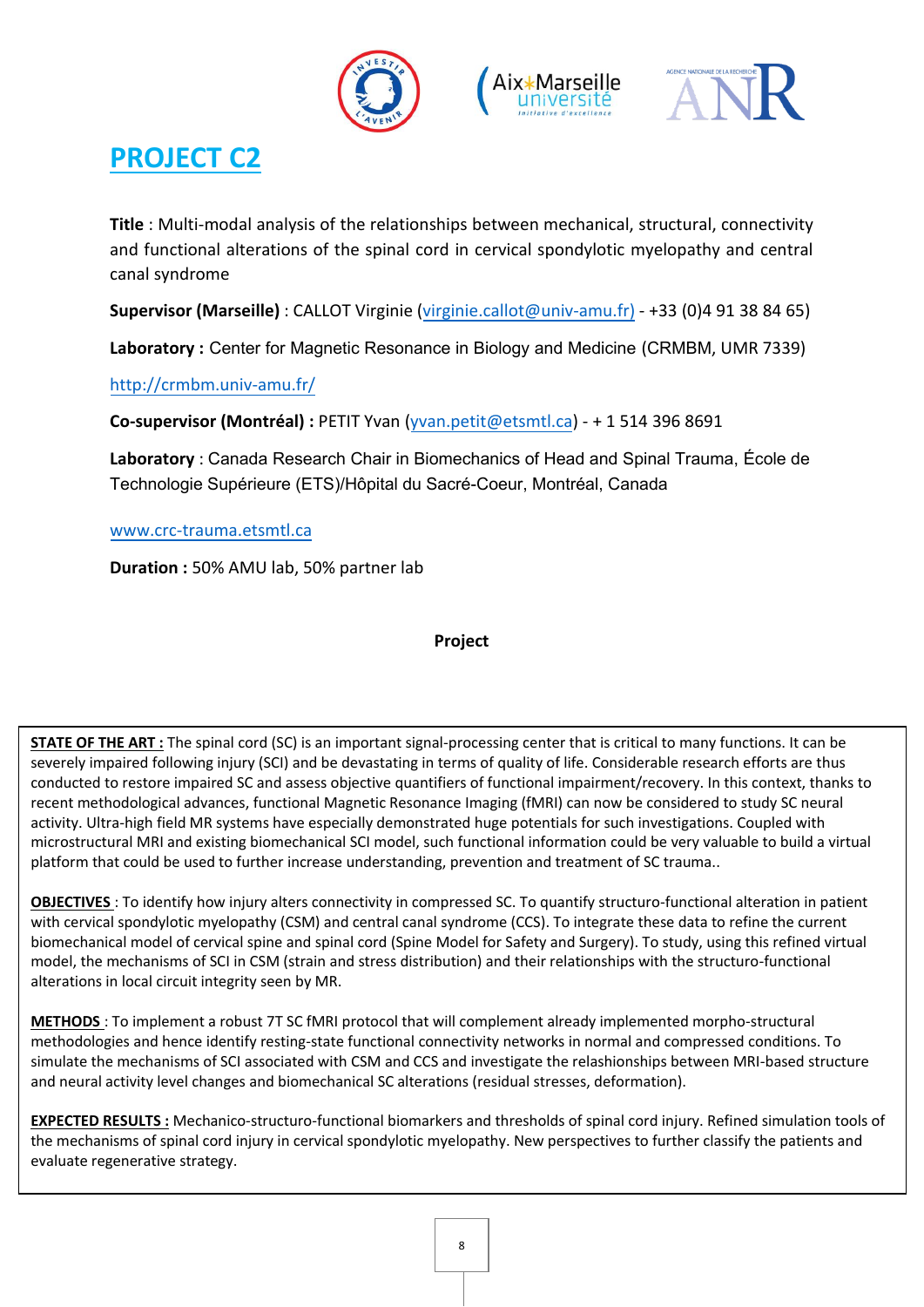





**FEASABILITY :** Strong expertise of the teams in : SC imaging (V. Callot), rs-fMRI (JP.Ranjeva), spine biomechanics and simulation (Pr. Y. Petit), clinical management of SCI (Pr. Pr. JM.MacThiong, Hôpital Sacré-Coeur Montréal, Pr. PH. Roche, Hôpital Nord, Marseille). Established and fruitful collaboration within the iLab-Spine consortium. Preliminary works together.

**COMPLEMENTARITY OF THE 2 LABS :** While CRMBM-CEMEREM dedicates its researches to MR developments and new biomarker identifications, the ETS / Chaire Neurotrauma is deeply involved in experimental and numerical developments for spine trauma management and prevention. Both labs belong to the iLab-Spine international laboratory, which gathers 8 institutions, and provides original and complementary approaches directed toward a multi-physics approach for a better understanding and management of spinal cord injuries.

**EXPECTED CANDIDATE PROFILE :** Strong knowledge in Computational Neuroscience, signal processing, MR experimentation, numerical simulation. Strong basic knowledge on computational mechanics, ideally applied to the spine. Able to develop/optimize/validate proof-of-concept methodology for MR investigations and biomechanical simulations of SCI. Willingness to study and interact in a multidisciplinary and international team, ability to work on an interdisciplinary project, highly motivated.

#### **CALLOT / NAMES AND DATES OF THE CURRENTLY SUPERVISED PHD STUDENTS :**

- Simon Lévy (oct 2017- sept 2020)
- Arash Forodighasemabadi (oct 2018– sept 2021)

**CALLOT / NAMES AND DATES OF THE PREVIOUSLY SUPERVISED PHD STUDENTS :** 

- Henitsoa Rasoanandrianina (oct. 2015 janv 2019)
- Manuel Taso (oct 2013 april 2016)
- $\bullet$  Slim Fellah (april 2009 dec 2012)

#### **CALLOT / PUBLICATIONS OF THE PREVIOUSLY SUPERVISED PHD STUDENTS :**

- H. Rasoanandrianina, S. Demortière,, A. Trabelsi, M. Guye, JP. Ranjeva, O. Girard, G. Duhamel, M. Guye, J. Pelletier, B. Audoin, V. Callot, Sensitivity of inhomogeneous Magnetization Tranfer to Spinal Cord damage in Multiple Sclerosis, AJNR,accepted with revision 2020
- S.Lévy, S. Rapacchi, T.Troalen, M. Guye, V. Callot, Intra-Voxel Incoherent Motion at 7T to quantify human spinal cord microperfusion: pitfalls and promises, MRM, 2020 Feb 14. doi: 10.1002/mrm.28195
- A. Massire, H. Rasoanandrianina, M. Guye, V. Callot, Anterior fissure, central canal, osterior septum and more: new insights into the cervical spinal cord gray and white matter regional organization using T1 mapping at 7T, Neuroimage, 2020 Jan 15;205:116275,<https://doi.org/10.1016/j.neuroimage.2019.116275>
- H. Rasoanandrianina, A. Massire, M. Guye, JP Ranjeva, T. Kober, V. Callot, Regional T 1 apping of the whole cervical spinal cord using an optimized MP2RAGE sequence, NMR biomed, 2019, doi: 10.1002/ 10.1002/nbm.4142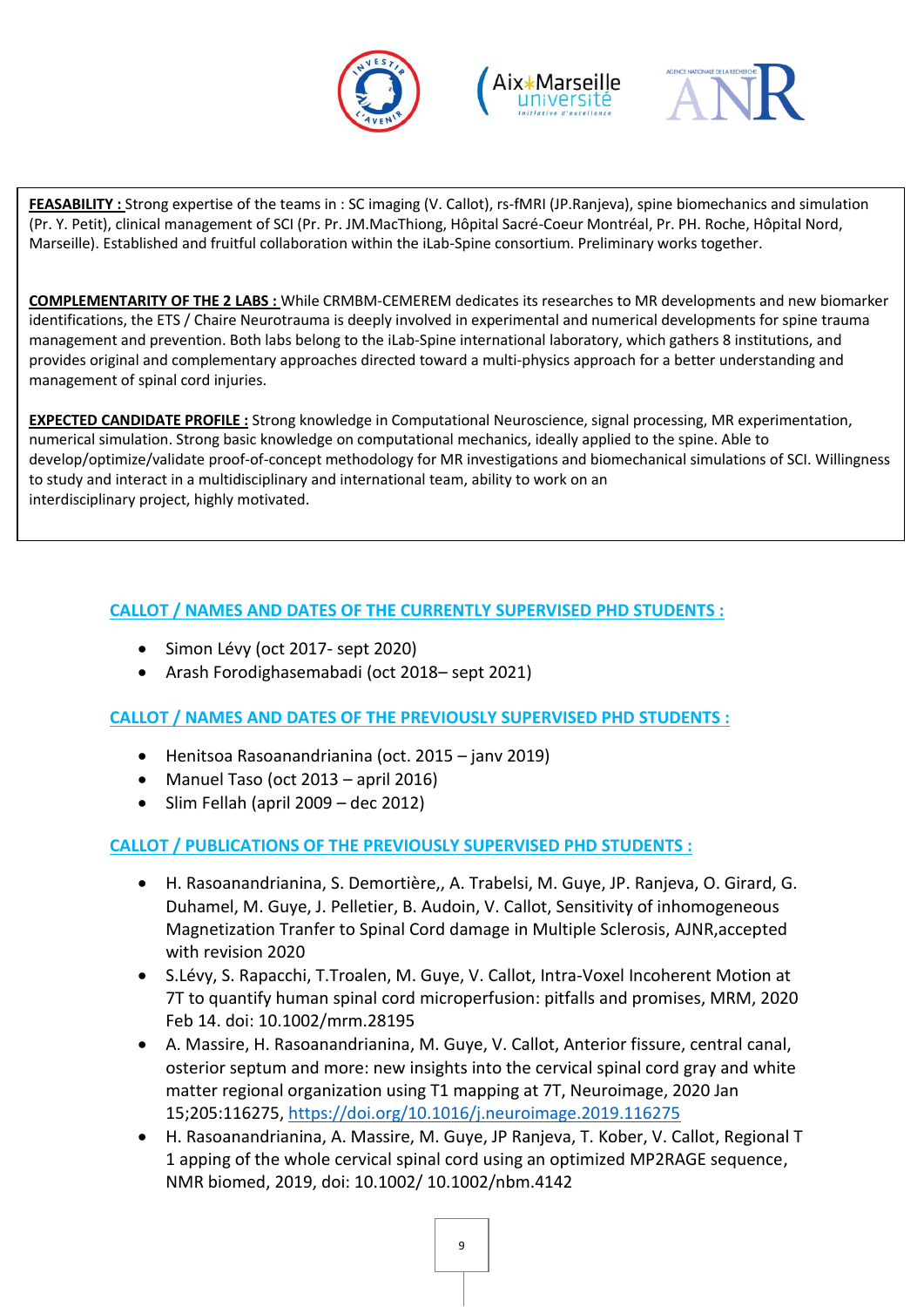





- A. Massire, H. Rasoanandrianina, M. Taso, M. Guye, JP.Ranjeva, T. Feiweier, V. Callot, easibility of single-shot multilevelmulti-angle diffusion tensor imaging of the human cervical spinal cord at 7T, *MRM*, 80(3):947-957, doi:10.1002/mrm.27087, 2018
- H. Rasoanandrianina, AM. Grapperon, M. Taso, OM. Girard, G. Duhamel, M. Guye, JP. Ranjeva, S. Attarian, A. Verschueren,V. Callot , Region-specific impairment of the cervical spinal cord (SC) in amyotrophic lateral sclerosis: a feasibility study using SC templates and quantitative MRI (DTI/ihMT)), *NMR Biomed*,2017, 30(12):doi:10.1002/nbm.3801
- B. De Leener, S. Lévy, V.S. Fonov, N. Stikov, L.D. Collins, V. Callot, J. Cohen-Adad SCT: pinal Cord Toolbox, an open-sourcesoftware for processing spinal cord MRI data, *euroimage,*2017, 145, 24-43
- SM. Dupont, B. De Leener, M. Taso, A. Le Troter, N. Stikov, V.Callot, J. Cohen-Adad, Fully-ntegrated framework for thesegmentation and registration of the spinal cord white and gray matter, *Neuroimage*, 2017, 150:358-372. doi:10.1016/j.neuroimage.2016.09.026
- O. Girard, V. Callot, V. Prevost, B. Robert, M. Taso, G. Ribeiro,G. Varma, N. Rangwala, D. Alsop, G. Duhamel, Magnetization Transfer from Inhomogeneously Broadened Lines (ihMT):Improved Imaging Strategy for Spinal Cord Applications, *MagnReson Med*, 2017, 77(2) :581-591
- A. Massire, M. Taso, P. Besson, M. Guye, JP. Ranjeva, V. Callot,High-resolution multiparametric quantitative magnetic resonance imaging of the human cervical spinal cord at 7T, *Neuroimage,* 2016, 143, 58- 59;http://dx.doi.org/10.1016/j.neuroimage.2016.08.055
- M. Taso, O. Girard, G. Duhamel, A. Le Troter, T. Feiweier, M.Guye, JP. Ranjeva, V. Callot, Tract-specific and age-related variations of the spinal cord microstructure: a multi-parametric MRI study using diffusion tensor imaging (DTI) and inhomogeneous
- agnetization transfer (ihMT), *NMR in Biomed,* 2016, 29(6):817-32 B. De Leener, M. Taso, J. Cohen-Adad, V. Callot, Segmentation of the human spinal cord, *« Special issue on tissue segmentation », MAGMA, Magn. Reson. Mater. Phy*, 2016, 29(2):125-53
- M. Taso, L. Fradet, V. Callot, PJ. Arnoux, Anteroposterior compression of the spinal cord leading to cervical myelopathy: a finite element analysis. *Comput Methods Biomech Biomed Engin*. 2015 Oct;18 Suppl 1:2070-1. doi: 10.1080/10255842.2015.1069625
- S.Lévy, M. Benhamou; C. Naaman, P. Rainville, V. Callot, J. Cohen-Adad White matter atlas of the human spinal cord with estimation of partial volume effect, *Neuroimage, 2*015;119:262-71. doi: 10.1016/j.neuroimage.2015.06.040
- M. Taso, A. Le Troter, M. Sdika, J. Cohen-Adad, PJ. Arnoux, M. Guye, JP. Ranjeva, V. Callot, A reliable spatially normalized template of the human spinal cord - Applications to utomated white matter/gray matter segmentation and Tensor-Based Morphometry (TBM) mapping of gray matter alterations occurring with age, *Neuroimage,* 2015, 117:20-8. doi: 10.1016/j.neuroimage.2015.05.
- V. Fonov, A. Le Troter, M. Taso, G. Leveque, M. Benhamou, M. Sdika, H. Benali, PF. Pradat, L. Collins, V. Callot, J. Cohen-Adad, Framework for integrated MRI average of the spinal cord white and gray matter: the MNI-Poly-AMU template, *Neuroimage*  2014, 102 Pt 2:817-27, doi: 10.1016/j.neuroimage.2014.08.057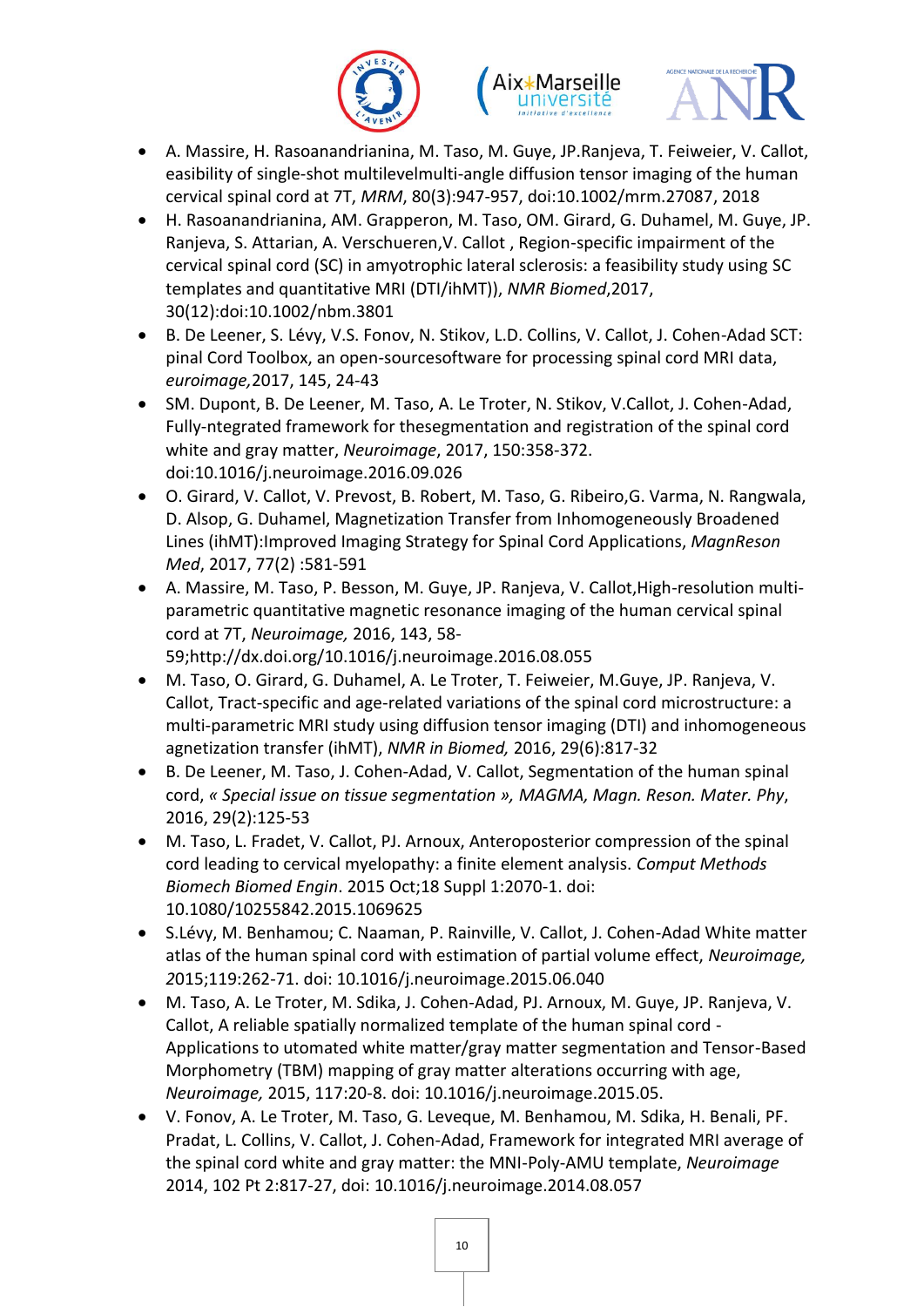





- M. Taso, A. Le Troter, M. Sdika, JP. Ranjeva, M. Guye, M.Bernard, V. Callot, Construction of a Spinal Cord In Vivo Atlas based on high resolution MR images at cervical and thoracic levels : preliminary results, *MAGMA, Magn. Reson. Mater. Phy*, 27, 257-267; 2014
- S. Fellah, D. Caudal, A. Maues de Paula, P. Dory-Lautrec, D. Figarella-Branger, O. Chinot, P. Metellus, PJ. Cozzone, S. Confort-Gouny, B. Ghattas, V. Callot, N. Girard, Multimodal MRI (Diffusion, Perfusion and Spectroscopy): Is it possible to predict oligodendroglial tumors grade and genotype in the pretherapeutic diagnosis, AJNR Am J Neuroradiol, 34: 1326-1333, 2013
- S. Fellah, V. Callot, P. Viout, S. Confort-Gouny, D. Scavarda, P. Dory-Lautrec, D. Figarella-Branger, PJ. Cozzone, N. Girard, Epileptogenic brain lesions in children: the added-value of combined diffusion imaging and proton MR spectros copy to the presurgical differential diagnosis. *Child Nervous System*,*28(2):273-82,* 2012
- S. Fellah, N. Girard, O. Chinot, PJ. Cozzone, V. Callot, Tumoral response of glioblastoma to anti-angiogenic treatment prematurely revealed by using arterial spin labeling perfusion MRI and susceptibility weighted imaging (SWI). *J Clin Oncol*, 29(11): e308-11, 2011

#### **PETIT / NAMES AND DATES OF THE CURRENTLY SUPERVISED PHD STUDENTS :**

- Brieg Lecoublet (Phd defence on 08/2020; codirection)
- Marie-Hélène Beauséjour (Phd defence on 12/2020; codir)
- Florian Guillaume (Phd defence on 08/2020)
- Marion Fournely (Phd defence on 06/2020; codir)
- Jean-Michel Desrosiers (expected Phd defence on 04/2021)
- Caroline Lecours (Phd defence on 08/2020)
- Jawad Dahmani (Phd defence on 04/2020)
- Sophie Labat (Phd defence on 08/2022; codir)
- Sajjad Rastegar (expected Phd defence on 04/2022; codir)

#### **PETIT / NAMES AND DATES OF THE PREVIOUSLY SUPERVISED PHD STUDENTS :**

- Annie Levasseur (2020)
- Yann Facchinello (2015)
- Hedayeh Mehmanparast (2015)
- Luc Cloutier (2014
- Martin Brummund (2014)
- Léo Fradet (2013)
- Dominic Boisclair (2012)

#### **PETIT / PUBLICATIONS OF THE PREVIOUSLY SUPERVISED PHD STUDENTS :**

 Lecoublet B, Boisclair D, Evin M, Wagnac E, Petit Y, Aubin CE, Arnoux PJ. (2019). Assessing the Global Range of Motion of the Helmeted Head Through Rotational and Translational Measurements. International Journal of Crashworthiness. DOI: 10.1080/13588265.2019.1593288.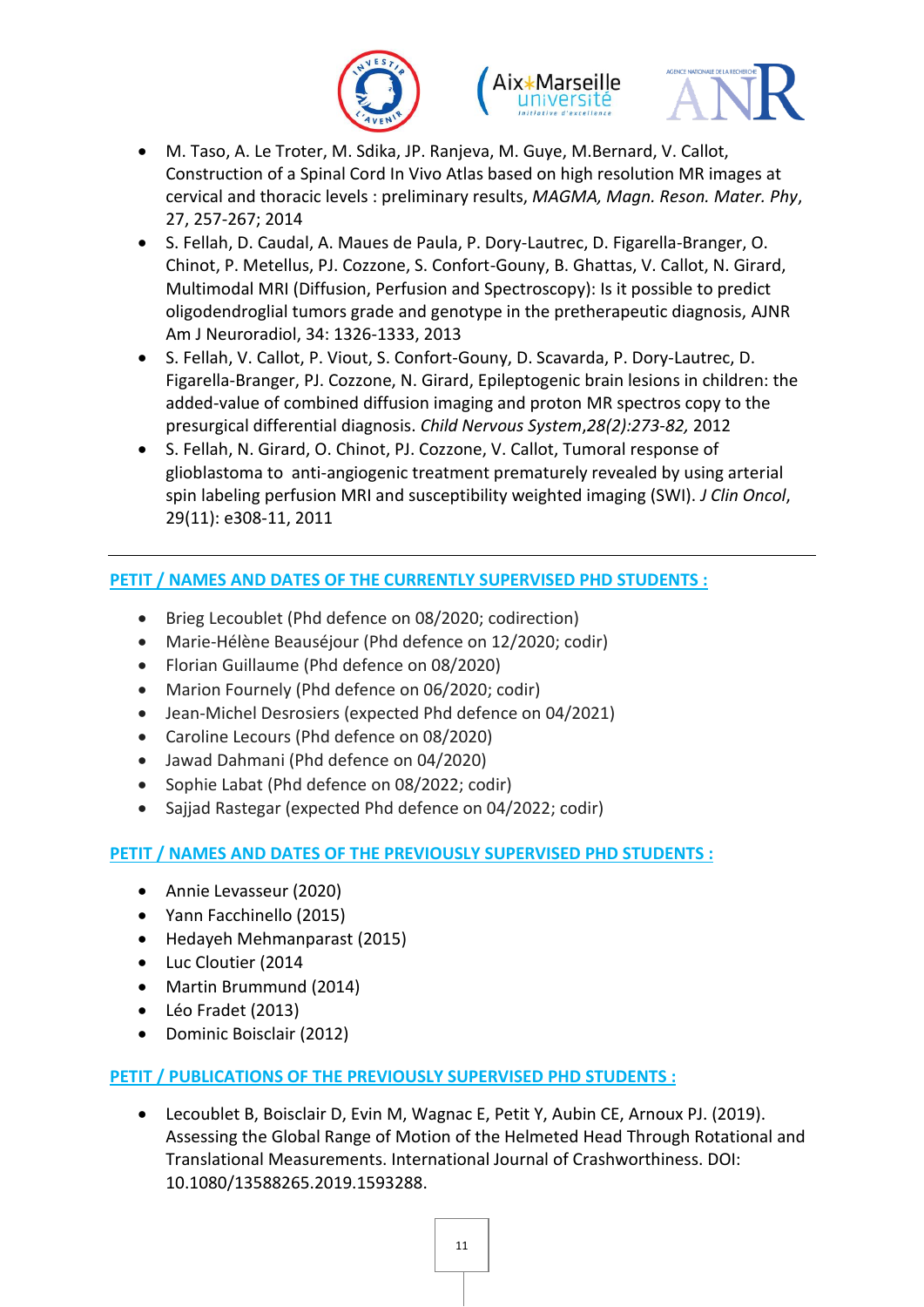





- Fournely M, Petit Y, Wagnac E, Laurin J, Callot V, Arnoux PJPJ (2018) High-speed video analysis improves the accuracy of spinal cord compression measruement in a mouse contusion model. J. Neurosci Methods. 293 : 1-5.
- Brummund M, Brailovski V, Petit Y, Facchinello Y, Mac-Thiong JM. (2017) Impact of anchor type on porcine lumbar biomechanics: Finite element modelling and in-vitro validation. Clin Biomech. 43:86-94.
- Facchinello Y, Wagnac É, Ung B, Petit Y, Pradhan P, Peyrache LM, Mac-Thiong JM (2017) Development of an instrumented spinal cord surrogate using optical fibers : A feasability study. Med Eng Phys. 48 :212-216.
- Soliman HAG, Mac-Thiong JM, Levasseur A, Parent S, Petit Y. (2017) Assessment of egional Bone Density in Fractured Vertebrae Using Quantitative Computed Tomography. Asian Spine J. 11(1): 57-62.
- Brailovski V, Facchinello Y, Brummund M, Petit Y, Mac-Thiong JM. Ti–Ni Rods with Variable Stiffness for Spine Stabilization: Manufacture and Biomechanical Evaluation, Shape Memory and Superelasticity, 2016; 2(1), 3-11.
- Fradet L, Arnoux PJ, Callot V, Petit Y. (2016) Geometrical variations in white and gray matter affect the biomechanics of spinal cord injuries than the arachnoid space. Advances in Mechanical Engineering. 8(8):1-8.
- Fradet L, Cliche F, Petit Y, Mac-Thiong JM, Arnoux PJ. Strain rate dependent behavior of the porcine spinal cord under transverse dynamic compression, Proc Inst Mech Eng H, 2016; 230(9): 858-66.
- Mac-Thiong JM, Levasseur A, Parent S, Petit Y. (2016) Experimental Model of Proximal Junctional Fracture after Multilevel Posterior Spinal Instrumentation. BioMed Research International. 2016: 8058796.
- Brummund M, Sgard F, Petit Y, Laville F, Nélisse H. (2015) An Axisymmetric Finite Element Model to Study the Earplug Contribution to the Bone Conduction Occlusion Effect, Acta Acustica united with Acustica. 101(4), 775-788.
- Facchinello Y, Brailovski V, Petit Y, Brummund M, Tremblay J, Mac-Thiong JM. (2015) Biomechanical assessment of the stabilization capacity of monolithic spinal rods with different flexural stiffness and anchoring arrangement. Clin Biomech.30(10):1026-35.
- Mehmanparast NH, Petit Y, Mac-Thiong JM. (2015) Comparison of Pedicle Screw Loosening Mechanisms and the Effect on Fixation Strength. J Biomech Eng. 137(12).
- Brummund M, Sgard F, Petit Y, Laville F (2014) A threedimensional finite element model of the human external ear for simulation of the occlusion effect, Journal of the Acoustical Society of America, 135(3): 1433-1444.
- Cloutier LP, Laflamme GY, Menard J, Petit Y. (2014) Anterior locking plate reduces trochanteric fracture migrations during hip extension. Clin Biomech. 29(8):930-5.
- Facchinello Y, Brailovski V, Petit Y, Mac-Thiong JM. (2014) Monolithic superelastic rods with variable flexural stiffness for spinal fusion: modeling of the processingproperties relationship. Med Eng Phys. 36(11):1455-63
- Fradet L, Petit Y, Wagnac E, Aubin CE, Arnoux PJ. (2014) Biomechanics of horacolumbar junction vertebral fractures from various kinematic conditions. Med Biol Eng Comput. 52(1):87-94.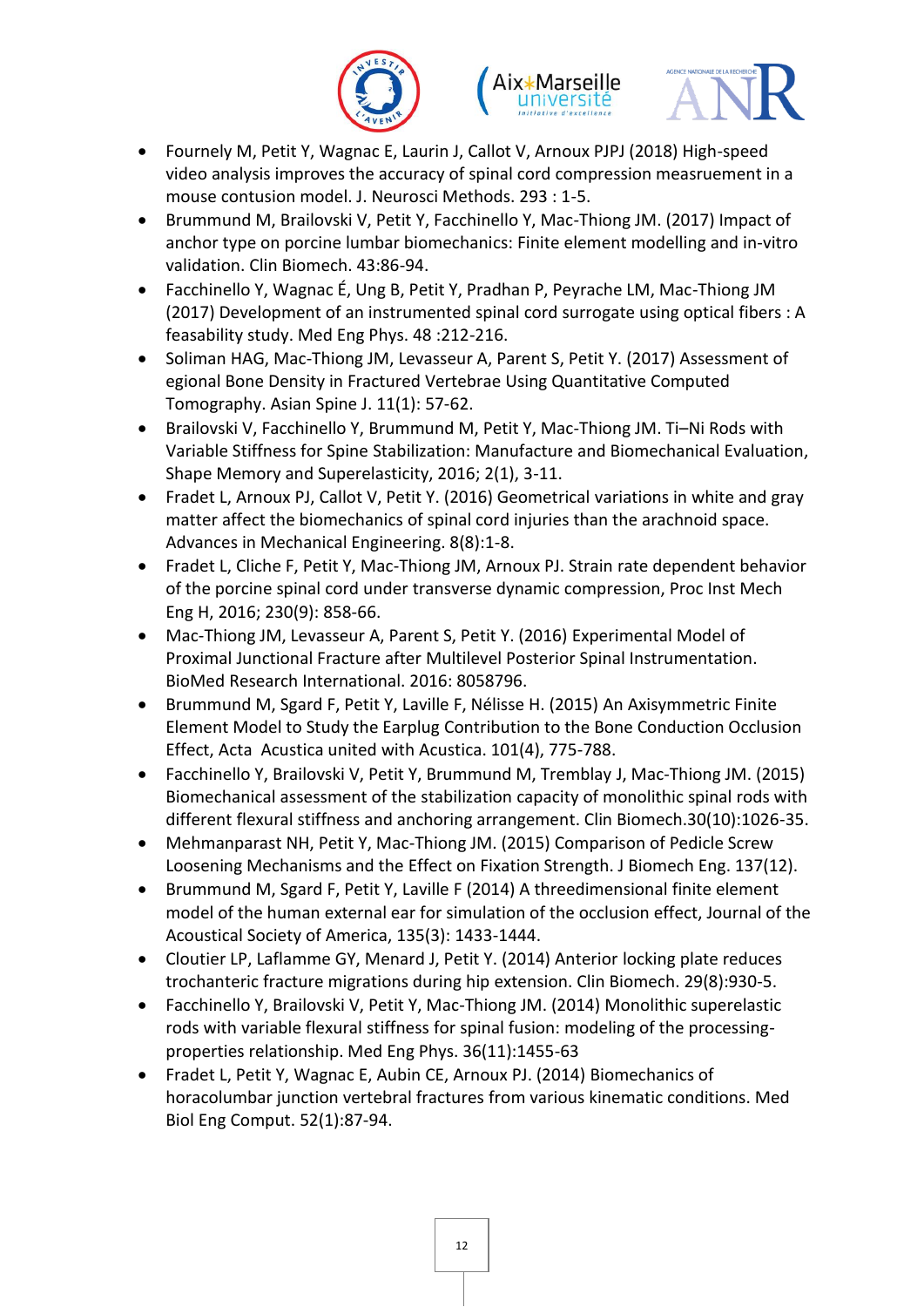





- Fradet L, Arnoux PJ, Ranjeva JP, Petit Y, Callot V. (2013) Morphometrics of the Entire Human Spinal Cord and Spinal Canal Measured from in vivo High-Resolution natomical Magnetic Resonance Imaging. Spine (Phila Pa 1976), 30(4):E262-E269.
- Mac-Thiong, JM, Levasseur A, Parent S, Petit Y (2014) The influence of proximal anchors on the risk of proximal junctional fracture in the osteoporotic spine: biomechanical comparison between pedicle screws and transverse process
- hooks. J Spinal Disord Tech, 27(2): E49-E54.
- Boisclair D, Mac-Thiong JM, Parent S, Petit Y (2013) Compressive loading of the spine may affect the spinal canal encroachment of burst fractures, J Spinal Disord Tech, 26(6):342-6.
- Cloutier LP, Laflamme GY, Petit Y. (2013) Biomechanical analysis of trochanteric fracture fixations using a Y-shaped locking plate. J Orthop Trauma. 27(12):702-7.
- Facchinello Y, Brailovski V, Inaekyan K, Petit Y, Mac-Thiong J-M (2013) Manufacturing of monolithic superelastic rods with variable properties for spinal correction: feasibility study. J. Mech. Behav. Biomed. Mater, 22:1-11.
- Levasseur A, Ploeg HL, Petit Y (2012) Comparison of the Influences of Structural haracteristics on Bulk Mechanical Behaviour: Experimental Study using a Bone Surrogate, Med & Biol Eng & Comput, 50(1):61-7.
- Petit Y, Cloutier LP, Duke K, Laflamme GY (2012) The Effects of Femoral Neck Cut, Cable Tension and Muscles Forces on the Greater Trochanter Fixation, Med & Biol Eng & Comput, 50(4):411-7.
- Boisclair D, Mac-Thiong JM, Parent S, Petit Y (2011) Effectof spinal level and loading conditions on a porcine model of vertebral burst fracture. J Biomech Eng, 133(9):094503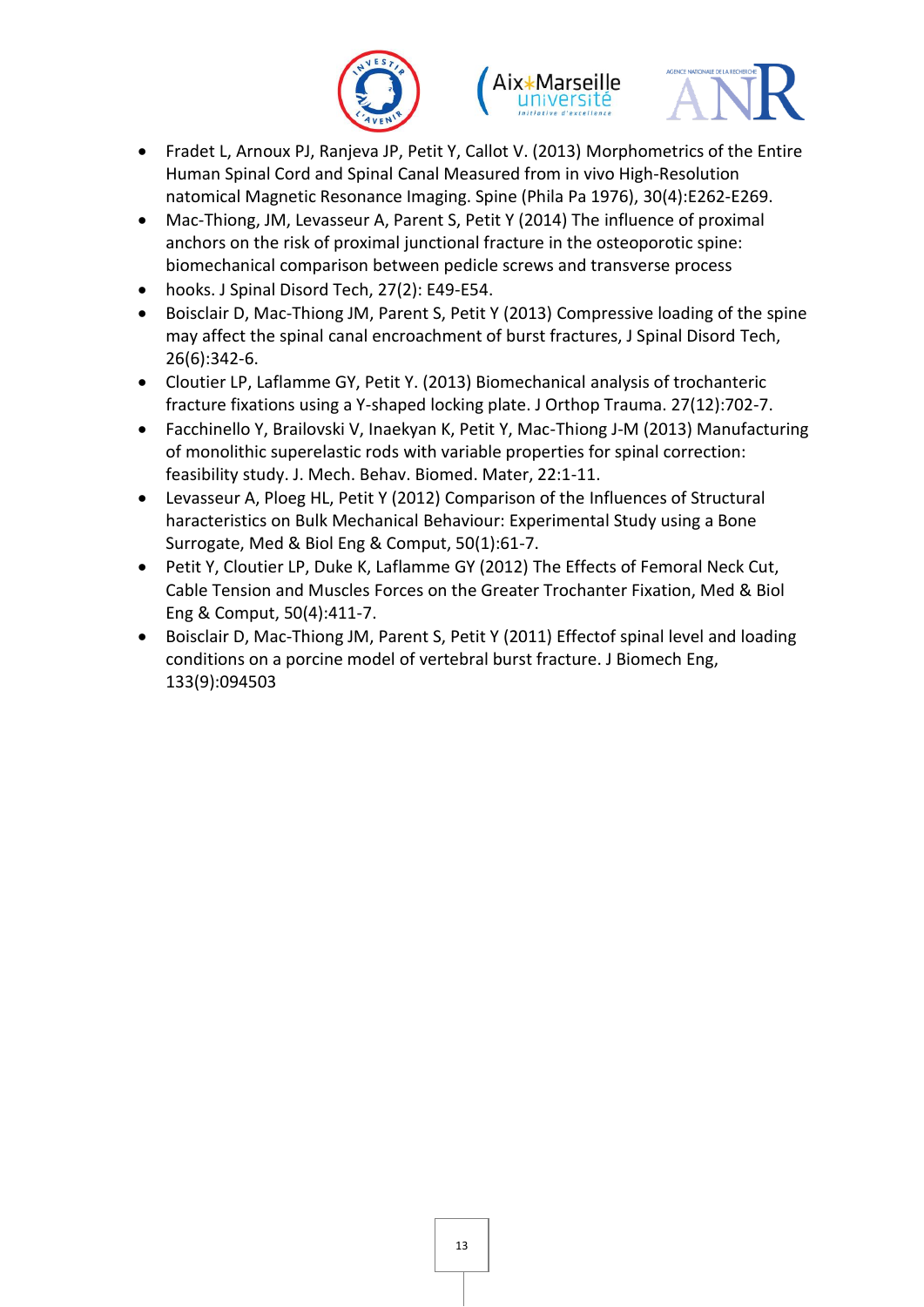





**Title :** Deciphering the impact of long-range projecting interneurons in the temporal lobe epilepsy pathology

**Supervisor (Marseille)** : CREPEL Valérie [\(crepel.valerie@inserm.fr](mailto:crepel.valerie@inserm.fr) - +33 (0)4 91 82 81 15)

**Laboratory** : Mediterranean Institute of Neurobiology (INMED, UMR 1249

http://www.inmed.fr/en/integrative-properties-of-plastic-neuronal-circuits-in-health-anddisease-en

**Co supervisor (Genève)** : MICHEL Christoph [\(christoph.michel@unige.ch](mailto:christoph.michel@unige.ch) - + 41 (0) 22 37 95 457)

**Laboratory** : Department of Basic Neurosciences, University Medical Centre/NEUFO

<https://www.unige.ch/medecine/neuf/en/research/grecherche/christoph-michel/>

**Duration :** 50% AMU lab, 50% partner lab

#### **Project**

**STATE OF THE ART :** Temporal Lobe Epilepsy (TLE) is the most prevalent type of epilepsy in adults. The disease manifests as the occurrence of unpredictable and recurrent seizures, associated with severe disorders of mood and cognitive functions. Using mouse models, it has been pointed out several alterations of the temporal lobe circuits, including a degeneration of both inhibitory and excitatory neurons, accompanied by the acquisition of aberrant intrinsic properties by survivor cells, as well as a reorganization of the synaptic network. We are particularly interested in the dysfunctions of some peculiar temporal lobe inhibitory interneurons subsets such as somatostatin-expressing long-range projecting interneurons, which are thought to "orchestrate" neuronal physiological activity within the interconnected temporal lobe structures and with extra-temporal brain regions, therefore modulating the behavior and cognitive functions (Farrel et al., 2019; Melzer et al., 2012). We hypothesize that an impairment of long-range projecting inhibitory neurons properties could play a key role to the pathological mechanisms of temporal lobe epilepsy. An alteration of those interneurons' features could not only contribute to the detonation and the propagation of epileptic seizures, but also interfere with the neural coding, and consequently disrupt the functions that are normally handled by the temporal lobe structures. If the latter hypothesis were true, the selective manipulation of those interneurons' properties would be a valuable approach for reducing epileptic activities and reinstating the correct neural functions in the hippocampus.

**OBJECTIVES :** The objectives of the prospective PhD student will be 1) to study the morpho-functional properties of somatostatin-expressing long-range projecting neurons using reliable mice models of TLE that reproduces the symptoms displayed by the patients, and 2) to specifically manipulate those neurons using genetic and/or pharmacological strategies with the aim to reduce the generation of seizures and to restore normal cognitive functions.

**FEASABILITY :** The feasibility of the project within the duration of a PhD (3 years) relies on the extreme complementarity of the two hosting groups, which are both renowned for their numerous publications in the field of temporal lobe epilepsy (Epsztein et al. 2007, Peret et al., 2015; Sheybani et al., 2018; 2019, etc).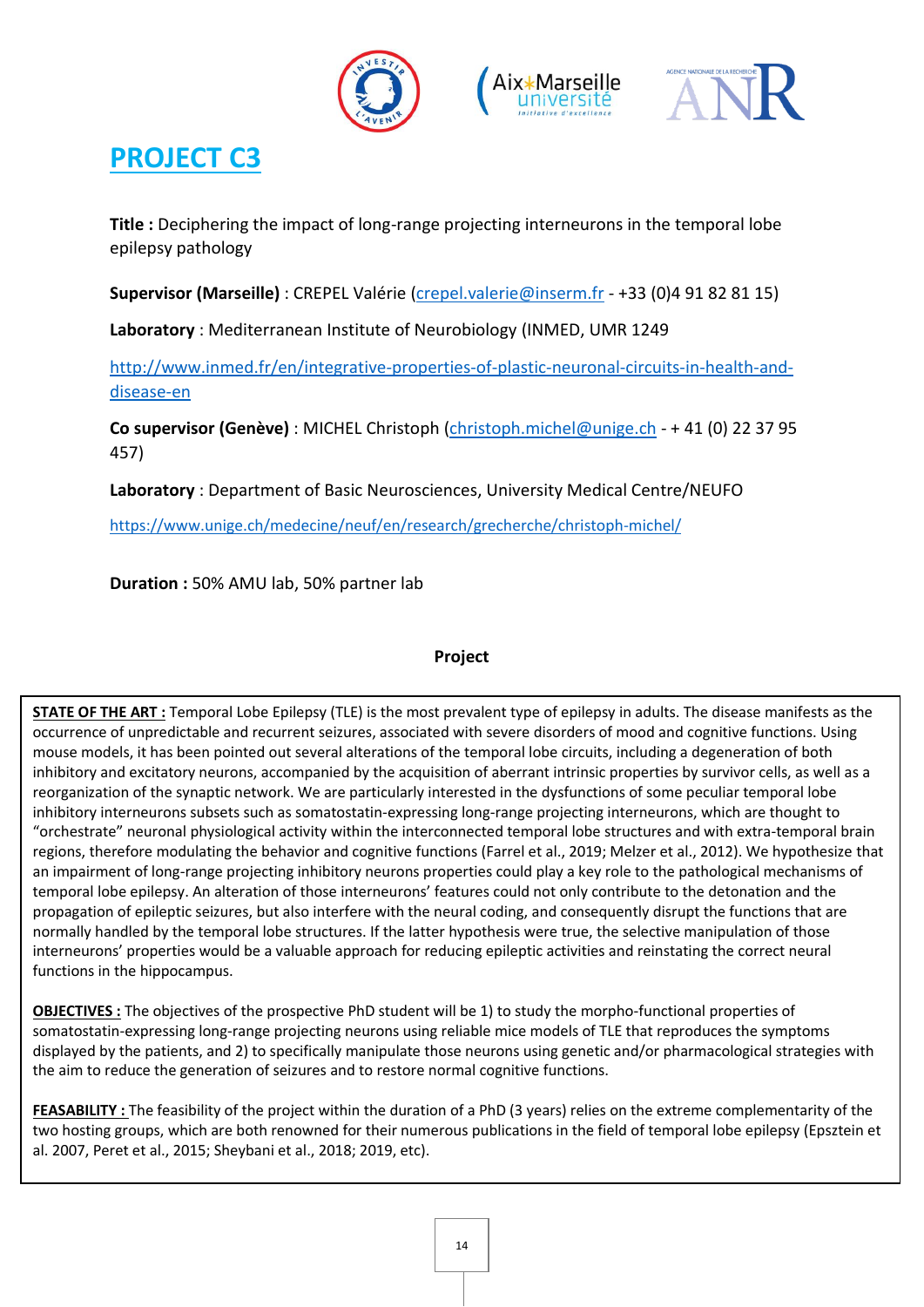





**EXPECTED CANDIDATE PROFILE :** Expected candidates should have a background in neuroscience and should be familiarized with methods such as experimentation on mice, in vitro and in vivo electrophysiological recordings (patch-clamp, EEG, and/or multitrode recordings), neuronal manipulation techniques (using optogenetic and/or chemogenetic approaches) and behavioral testing. Every tool necessary for the project is routinely used by one or the other hosting lab, and projects using similar methodologies were already conducted in the last years (Marissal et al., 2018; Sheybani et al., 2018; 2019). The prospective PhD student will be mentored by Drs. Valérie Crépel and Thomas Marissal (INMED INSERM1249, Marseille) for the study at the cellular level (patch-clamp, specific neuronal manipulation, etc.), and by Dr. Charles Quairiaux and Prof. Christoph Michel (Department of Basic Neuroscience, CMU, Geneva) for the experiments at the macroscopic level (in vivo local and large-scale neuronal recordings, etc.). Other team members with compatible expertise (histological analysis, electrophysiology, programming, etc.) will participate to the project when necessary. As the two labs developed several collaborations with clinical setting and companies, the project has the potential to slide into translational aspects. In summary, that ambitious project aims at unravelling a key mechanism of temporal lobe epilepsy pathology, and ultimately identifying a target for novel therapy for that disease.

#### **CREPEL / NAMES AND DATES OF THE CURRENTLY SUPERVISED PHD STUDENTS :**

- Lucas Goirand-Lopez
- Alexandre Vigier

#### **CREPEL / NAMES AND DATES OF THE PREVIOUSLY SUPERVISED PHD STUDENTS :**

- Claire Pléau, PhD November 2019
- Shu Xian Ho, PhD December 2018
- Angélique Peret, PhD November 2014
- David Ouedraogo, PhD September 2013
- Julien Artinian, PhD December 2012
- Jérôme Epsztein, PhD December 2005
- Patrice Congar, PhD December 1998

#### **CREPEL / PUBLICATIONS OF THE PREVIOUSLY SUPERVISED PHD STUDENTS :**

- Peret A, Pléau C, Pearlstein E, Scalfati T, Marti G, Michel F, Crépel V. Mature dentate granule cells show different intrinsic properties depending on the behavioural context of their activation. BioRxiv, 2018
- Peret A, Christie LA, Ouedraogo DW, Gorlewicz A, Epsztein J, Mulle C, Crépel V. Contribution of aberrant GluK2-containing kainate receptors to chronic seizures in temporal lobe epilepsy. Cell Rep. 2014 Jul 24;8(2):347-54.
- Ouedraogo DW, Lenck-Santini PP, Marti G, Robbe D, Crépel V, Epsztein J. Abnormal UP/DOWN Membrane Potential Dynamics Coupled with the Neocortical Slow Oscillation in Dentate Granule Cells during the Latent Phase of Temporal Lobe Epilepsy. eNeuro. 2016 May 31;3(3). pii: ENEURO.0017-16.2016.
- rtinian J, Peret A, Mircheva Y, Marti G, Crépel V. Impaired neuronal operation through aberrant intrinsic plasticity in epilepsy. Ann Neurol. 2015 Apr;77(4):592-606.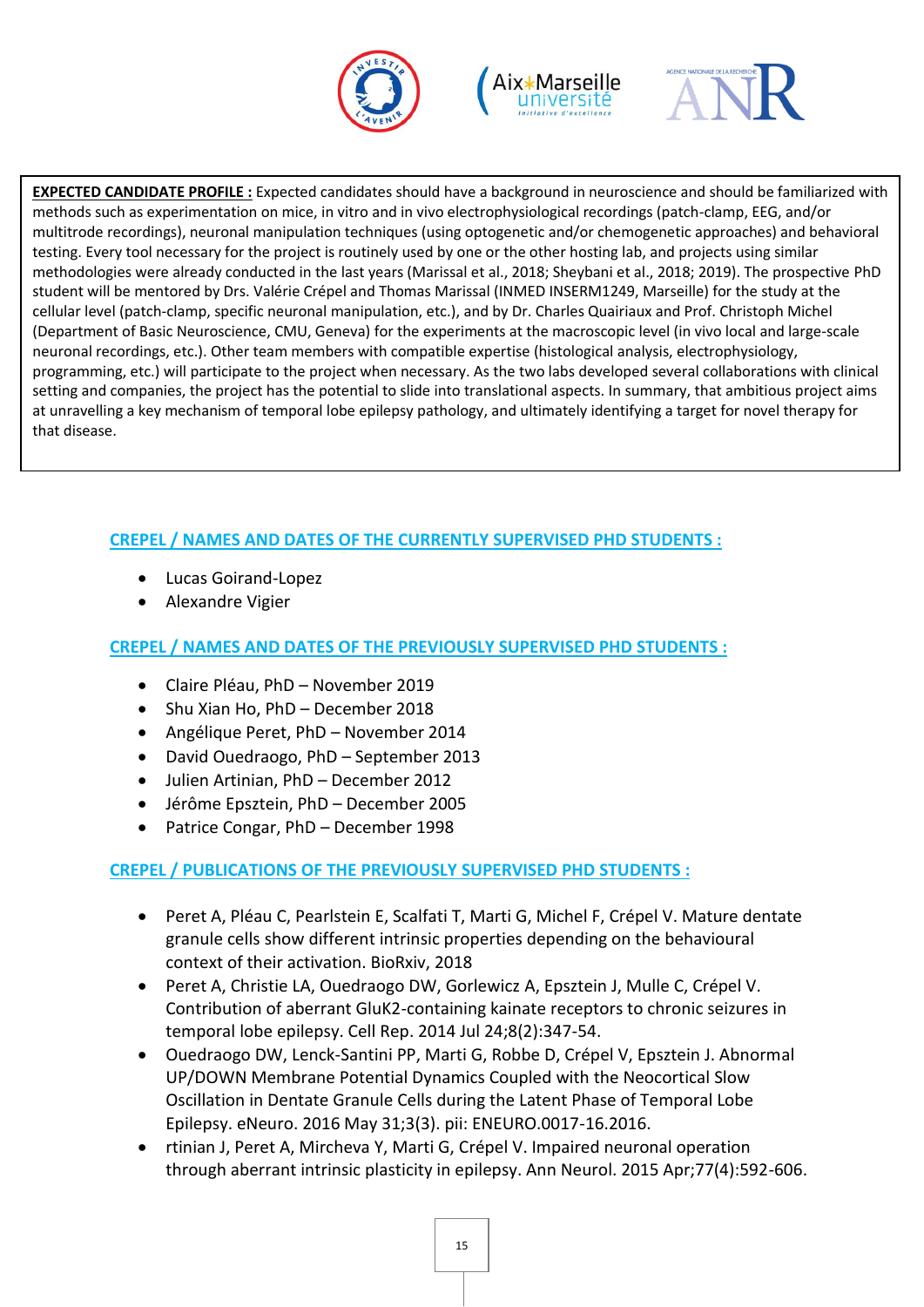





- Pinheiro PS, Lanore F, Veran J, Artinian J, Blanchet C, Crépel V, Perrais D, Mulle C. Selective block of postsynaptic kainate receptors reveals their function at hippocampal mossy fiber synapses. Cereb Cortex. 2013 Feb;23(2):323- 31.
- Artinian J, Peret A, Marti G, Epsztein J, Crépel V. Synaptic kainate receptors in interplay with INaP shift the sparse firing of dentate granule cells to a sustained rhythmic mode in temporal lobe epilepsy. J Neurosci. 2011 Jul 27;31(30):10811-8
- Goldin M, Epsztein J, Jorquera I, Represa A, Ben-Ari Y, Crépel V, Cossart R. Synaptic kainate receptors tune oriens-lacunosum moleculare interneurons to operate at theta frequency. J Neurosci. 2007 Sep 5;27(36):9560-72.
- Epsztein J, Milh M, Bihi RI, Jorquera I, Ben-Ari Y, Represa A, Crépel V. Ongoing epileptiform activity in the post-ischemic hippocampus is associated with a permanent shift of the excitatory-inhibitory synaptic balance in CA3 pyramidal neurons. J Neurosci. 2006 Jun 28;26(26):7082-92.
- Epsztein J, Represa A, Jorquera I, Ben-Ari Y, Crépel V. Recurrent mossy fibers establish aberrant kainate receptor-operated synapses on granule cells from epileptic rats. J Neurosci. 2005 Sep 7;25(36):8229-39.
- Crepel V, Epsztein J, Ben-Ari Y. Ischemia induces short- and long-term remodeling of synaptic activity in the hippocampus. J Cell Mol Med. 2003 Oct-Dec;7(4):401-7.
- Cossart R, Epsztein J, Tyzio R, Becq H, Hirsch J, Ben-Ari Y, Crépel V. Quantal release of glutamate generates pure kainate and mixed AMPA/kainate EPSCs in hippocampal neurons. Neuron. 2002 Jul 3;35(1):147-59.
- Congar P, Gaïarsa JL, Popovici T, Ben-Ari Y, Crépel V. Permanent reduction of seizure threshold in post-ischemic CA3 pyramidal neurons. J Neurophysiol. 2000 Apr;83(4):2040- 6.
- Crépel V, Congar P, Aniksztejn L, Gozlan H, Hammond C, Ben-Ari Y. Synaptic plasticity in ischemia: role of NMDA receptors. Prog Brain Res. 1998;116:273-85.
- Congar P, Leinekugel X, Ben-Ari Y, Crépel V. A long-lasting calcium-activated nonselective

#### **MICHEL/ NAMES AND DATES OF THE CURRENTLY SUPERVISED PHD STUDENTS :**

- Selected PhDs: in animal epileptic models' studies
- co-supervised with Dr. Charles Quairiaux: Guru Padmasola and Fabien Friscourt

#### **MICHEL / NAMES AND DATES OF THE PREVIOUSLY SUPERVISED PHD STUDENTS :**

- Selected PhD: in animal epileptic models' studies
- co-supervised with Dr. Charles Quairiaux: Laurent Sheybani, 2016

#### **MICHEL / PUBLICATIONS OF THE PREVIOUSLY SUPERVISED PHD STUDENTS :**

 Sheybani, L., Birot, G., Contestabile, A., Seeck, M., Kiss, J.Z., Schaller, K., Michel, C.M., and Quairiaux, C. (2018). Electrophysiological Evidence for the Development of a Self-Sustained Large-Scale Epileptic Network in the Kainate Mouse Model of Temporal Lobe Epilepsy. J. Neurosci. 38, 3776–3791.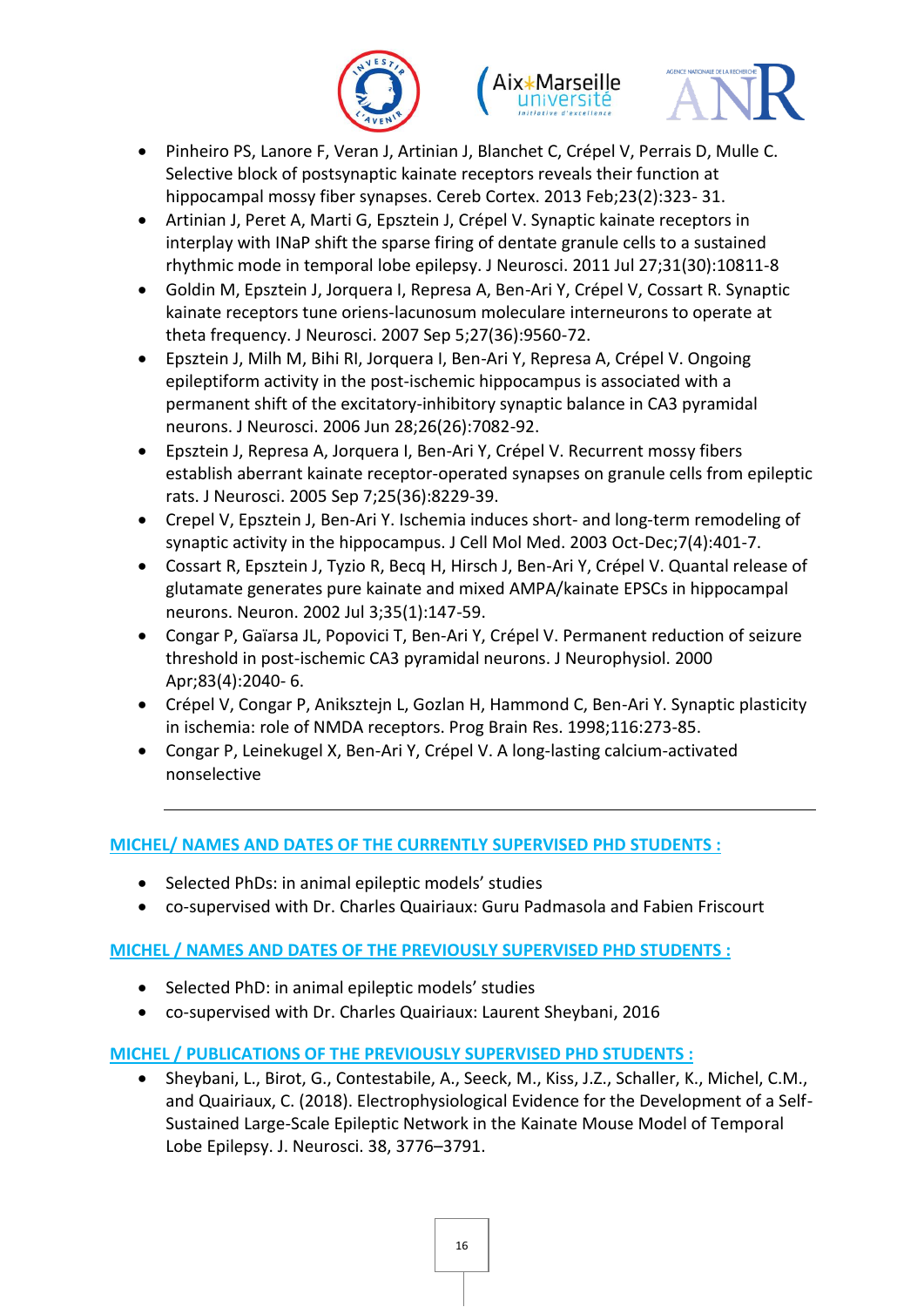





- Sheybani, L., van Mierlo, P., Birot, G., Michel, C.M., and Quairiaux, C. (2019). Large-Scale 3–5 Hz Oscillation Constrains the Expression of Neocortical Fast Ripples in a Mouse Model of Mesial Temporal Lobe Epilepsy. ENeuro 6.
- Słowiński, P., Sheybani, L., Michel, C.M., Richardson, M.P., Quairiaux, C., Terry, J.R., and Goodfellow, M. (2019). Background EEG Connectivity Captures the Time-Course of Epileptogenesis in a Mouse Model of Epilepsy. ENeuro 6, ENEURO.0059-19.2019.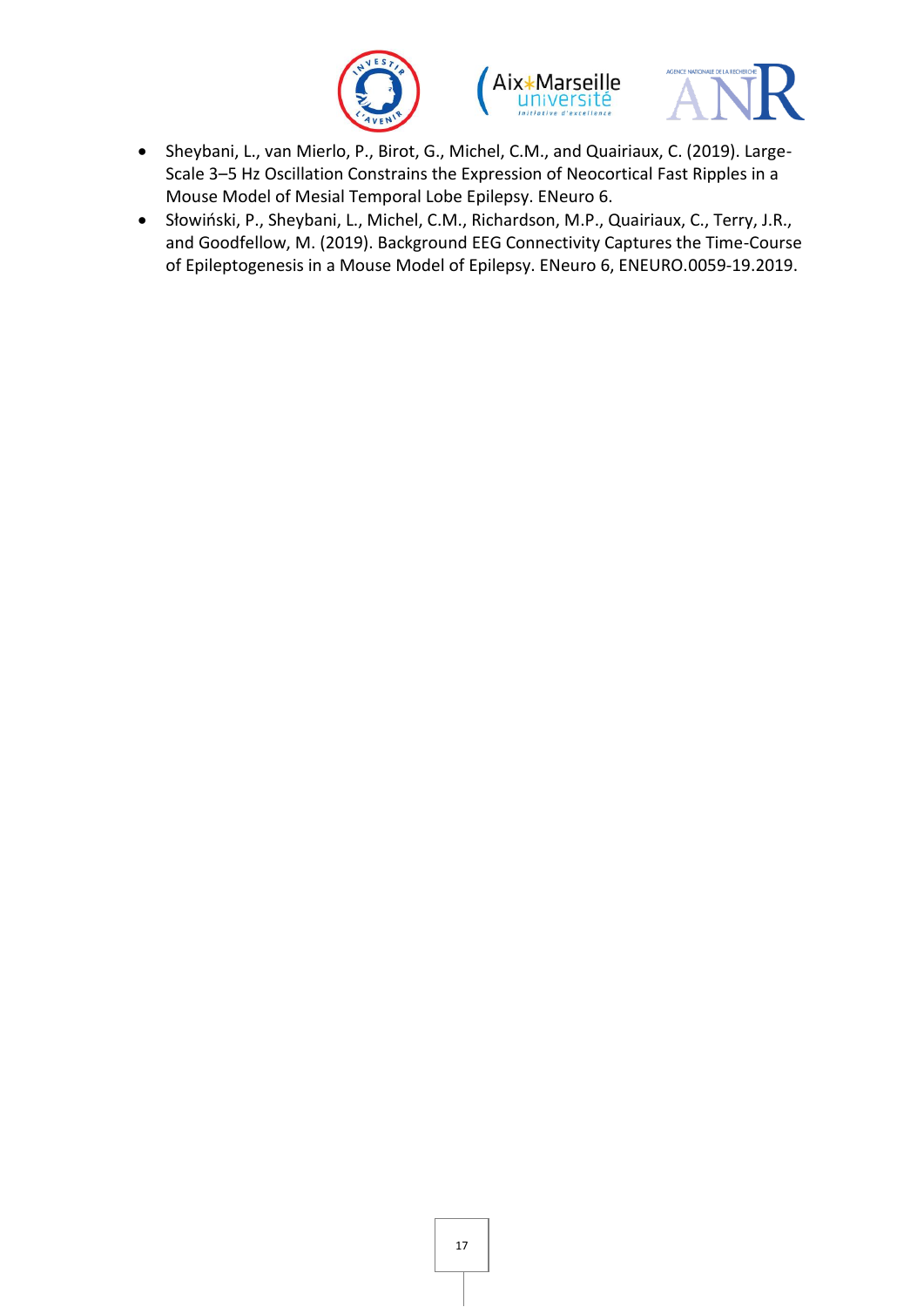





**Title** : The mechanisms underlying the generalization and propagation of epileptic activity in the neonatal brain in vivo

**Supervisor (Marseille)** : LEINEKUGEL Xavier [\(xavier.leinekugel@inserm.fr](mailto:xavier.leinekugel@inserm.fr) - +33 (0)6 09 55 53 39)

**Laboratory** : Mediterranean Institute of Neurobiology (INMED, UMR 1249

http://www.inmed.fr/en/integrative-properties-of-plastic-neuronal-circuits-in-health-anddisease-en

**Co supervisor (Kazan, Russie) :** MINLEBAEV Marat [\(minlebaev@mail.ru](mailto:minlebaev@mail.ru) - +79600387001)

**Laboratory** : Department of Physiology of Human and Animals, Kazan Federal University

**Duration :** 25% AMU lab (2visits to INMED 6 months each, 12months/ 4 years), 75% partner lab

#### **Project**

**STATE OF THE ART :** Epilepsy is a neurological disease involving recurrent seizures, which affects up to 1.5% of the human neonates (Sheth et al., 1999; Plu and Fred, 1983). Neonatal seizures often propagate and degenerate into generalized seizures, even though starting in a local circuit (Pisani et al., 2012). However, in mature brain the interictal activity triggers the epileptic surround inhibition (ESI) that limits the interictal-to-ictal transition and spread of epileptic activity (Prince and Wilder, 1967). ESI arise from the various mechanisms such as modulations of blood flow, oxygen delivery, long-range and local inhibitory circuitry. On the other hand neonatal nervous system is characterized by the low level of the neurovascular coupling maturation (Kozberg et al., 2013; Zehendner et al., 2013) and immaturity of the interneuronal based inhibition (Daw et al., 2007; Doischer et al., 2008; Minlebaev et al., 2011). *Our hypothesis is that immature neurovascular coupling and inhibitory circuits are inefficient to generate surround inhibition resulting in easily propagating epileptic discharges and their degeneration into the epileptic activity in the developing cortex.* Our PhD project is to test this hypothesis using a combination of sophisticated imaging and electrophysiological recordings from rodent models of epileptic activity *in vivo*.

**OBJECTIVES** : Our first objective is to characterize the changes in blood flow and oxygenation of the neuronal tissue, both in the epileptogenic focus and in the surrounding regions. This will be performed in the laboratory of Neurobiology (Russia), which has already showed the efficiency of the intrinsic optical signal imaging (IOSi) in detection and characterization of the evoked neuronal activity and associated changes in local blood flow and oxygenation (Sintsov et al., 2017; Suchkov et al., 2018). The result of the first objective will be (i) ameliorated IOSi technique in order to detect the position of the epileptic focus and (ii) detailed description of the hemovascular changes and oxygenation of the neuronal tissue over extended cortical surface during epileptic activity in the immature nervous system. Our second objective is to combine the imaging techniques, providing spatio-temporal information about seizure dynamics, with a direct evaluation of inhibitory function within the epileptic focus and in the surrounding cortical tissue.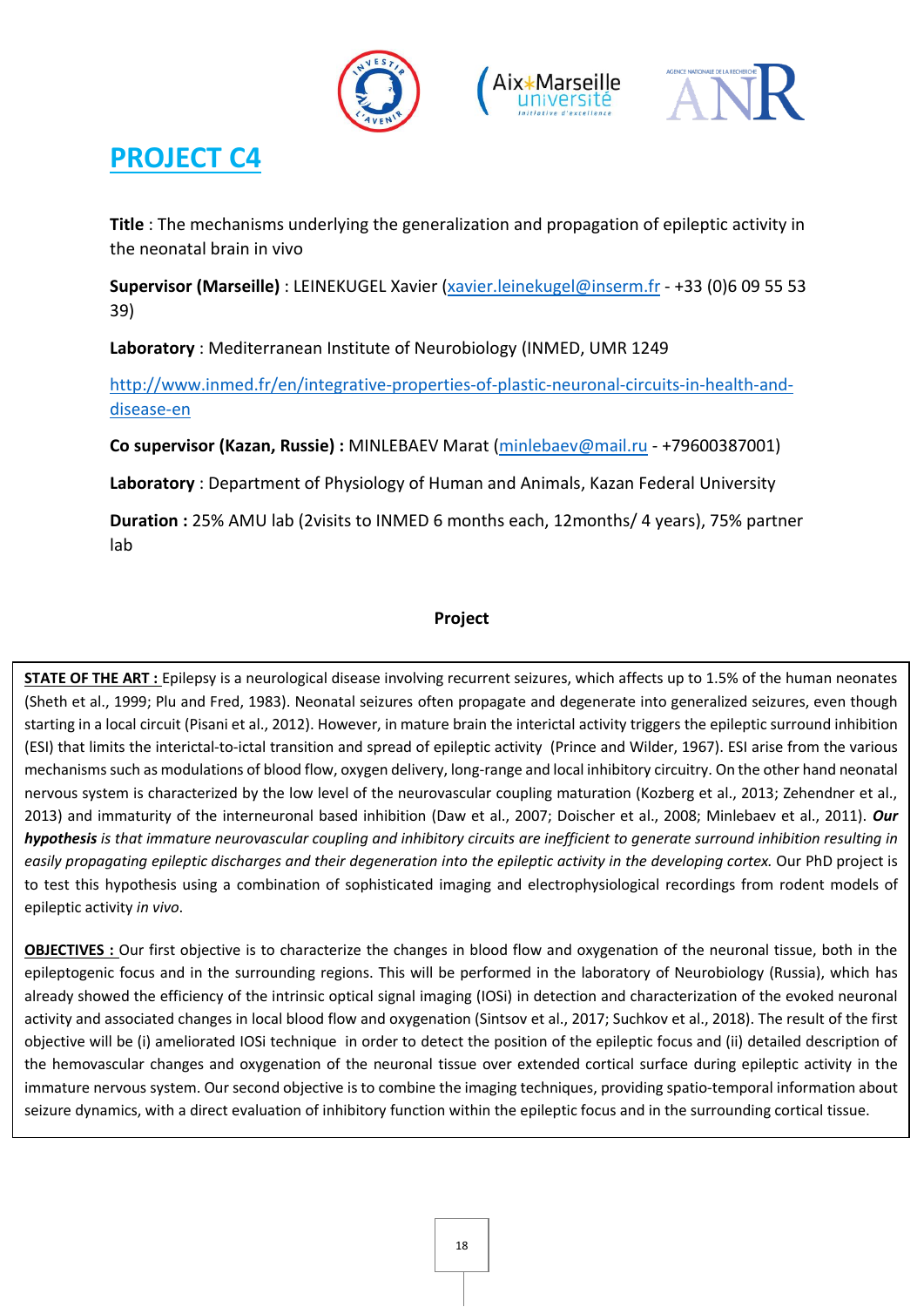





Extra- and intracellular in vivo recordings of neuronal activity are the main speciality of the INMED group (France), and will provide a direct assessment of the intracortical recruitment and functional efficacy of distant and local GABAergic inhibition in local and distant cortical sites. Monosynaptic interactions between pyramidal cells and interneurons will be also quantified with single cell resolution using spike sorting technique. All the resources required for realization of this objective are available in INMED.

**METHODS :** These complementary sets of expertise will therefore allow us to explore the mechanisms underlying the generalization and propagation of epileptic activity in the neonatal brain in vivo.

**CANDIDATE PROFILE :** The PhD student to be recruited should be highly motivated and versatile, with a background in experimental biology, especially in neuroimaging in vivo using IOSi. The candidate should be interested in network dynamics and image analysis. Background in electrophysiological recordings in vivo would be a significant plus

#### **LEINEKUGEL/ NAMES AND DATES OF THE CURRENTLY SUPERVISED PHD STUDENTS :**

Arnaldo Ferreira Gomes Da Silva

**LEINEKUGEL / NAMES AND DATES OF THE PREVIOUSLY SUPERVISED PHD STUDENTS :** 

- Aude Retailleau (2008 2011)
- Maria Isabel Carreno (2014 2017)
- Olivier Dubanet (2015 2019)

**LEINEKUGEL / PUBLICATIONS OF THE PREVIOUSLY SUPERVISED PHD STUDENTS :**

- M.I. Carreno-Munoz, F. Martins, M.C. Medrano, E. Aloisi, S. Pietropaolo, C. Dechaud, E. Subashi, G. Bony, M. Ginger, A. Moujahid, A. Frick & X. Leinekugel (2018). Potential Involvement of Impaired BKCa Channel Function in Sensory Defensiveness and Some Behavioral Disturbances Induced by Unfamiliar Environment in a Mouse Model of Fragile X Syndrome, Neuropsychopharmacology, 43 492-502.
- Retailleau,A., Dejean,C., Fourneaux,B., Leinekugel,X. & Boraud,T. (2013). Why am I lost without dopamine? Effects of 6-OHDA lesion on the encoding of reward and decision process in CA3. Neurobiol. Dis. 59, 151-164.
- Beyeler,A., Retailleau,A., Molter,C., Mehidi,A., Szabadics,J. & Leinekugel,X. (2013). Recruitment of Perisomatic Inhibition during Spontaneous Hippocampal Activity In Vitro.PLoS One 8(6), e66509.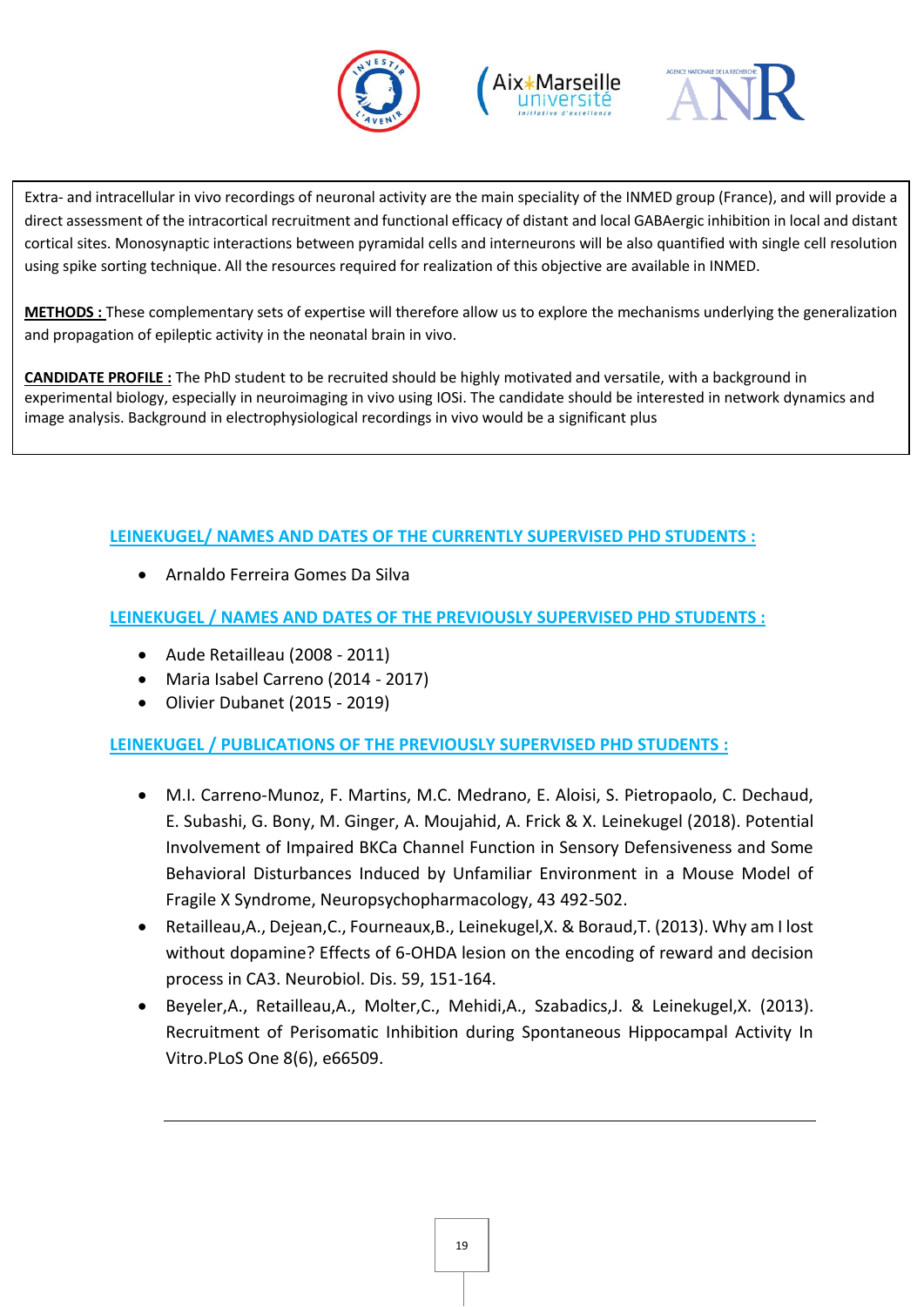





#### **MINLEBAEV/ NAMES AND DATES OF THE CURRENTLY SUPERVISED PHD STUDENTS :**

• Sharipzyanova Lyailya

#### **INLEBAEV / NAMES AND DATES OF THE PREVIOUSLY SUPERVISED PHD STUDENTS :**

- Mitrukhina O, 12/10/2017
- $\bullet$  Suchkov D, 24/12/2019

#### **LEINEKUGEL / PUBLICATIONS OF THE PREVIOUSLY SUPERVISED PHD STUDENTS :**

- Suchkov D, Sharipzyanova L, Minlebaev M. Horizontal Synchronization of Neuronal Activity in the Barrel Cortex of the Neonatal Rat by Spindle-Burst Oscillations. Front Cell Neurosci. 2018 Jan 19;12:5.
- Sintsov M, Suchkov D, Khazipov R, Minlebaev M. Developmental Changes in Sensory-Evoked Optical Intrinsic Signals in the Rat Barrel Cortex. Front Cell Neurosci. 2017 Dec 12;11:392. doi: 10.3389/fncel.2017.00392. eCollection 2017.
- Sintsov MY, Suchkov DS, Minlebaev MG. [DETECTION OF OPTICAL INTRINSIC SIGNAL IN SOMATOSENSORY CORTEX OF NEONATAL RATS USING PRINCIPAL COMPONENT ANALYSIS]. Ross Fiziol Zh Im I M Sechenova. 2017 Feb;103(2):152-60. Russian.
- Khazipov R, Zaynutdinova D, Ogievetsky E, Valeeva G, Mitrukhina O, Manent JB, Represa A. Atlas of the Postnatal Rat Brain in Stereotaxic Coordinates. Front Neuroanat. 2015 Dec 23;9:161.
- Mitrukhina O, Suchkov D, Khazipov R, Minlebaev M. Imprecise Whisker Map in the Neonatal Rat Barrel Cortex. Cereb Cortex. 2015 Oct;25(10):3458-67.
- Tsintsadze V, Minlebaev M, Suchkov D, Cunningham MO, Khazipov R. Ontogeny of kainate-induced gamma oscillations in the rat CA3 hippocampus in vitro. Front Cell Neurosci. 2015 May 20;9:195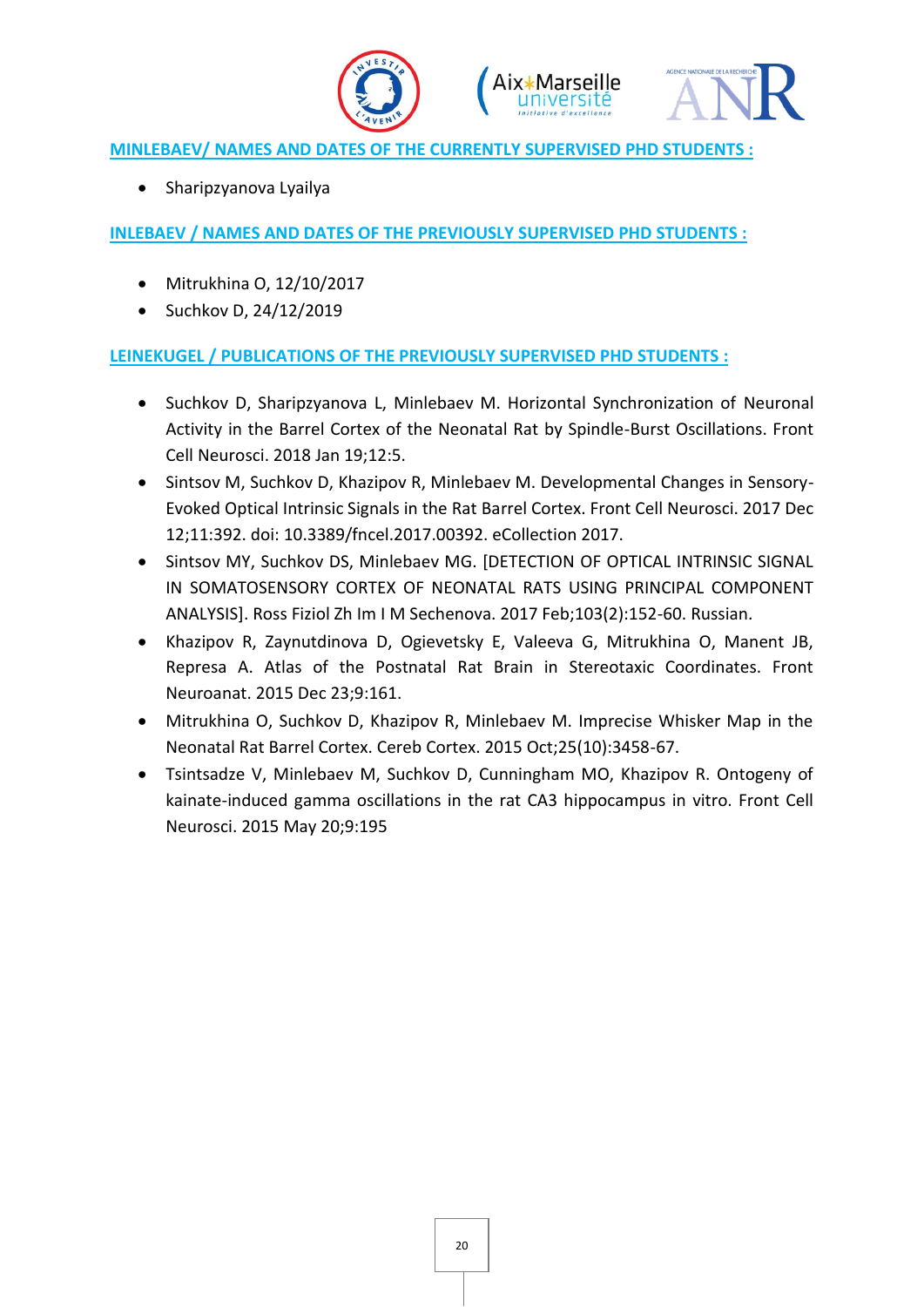





**Title :** Oculomotor decision-making in health and Parkinson's disease

**Supervisor (Marseille)**: MONTAGNINI Anna [\(anna.montagnini@univ-amu.fr](mailto:anna.montagnini@univ-amu.fr) - +33 (0)4 91 32 40 43)

**Laboratory** : Timone Institute of Neurosciences (INT, UMR 7289)

<http://www.int.univ-amu.fr/MONTAGNINI-Anna?lang=en>

**Co supervisor (Columbia, Canada):** SPERING Miriam [\(mspering@mail.ubc.ca](mailto:mspering@mail.ubc.ca) - +1 604 822 3511)

**Laboratory** : Department of Ophthalmology & Visual Sciences, University of British Columbia (UBC)

<http://www.visualcognition.ca/spering/index.html>

**Duration :** 18 months AMU lab, 18 months partner lab

#### **Project**

**STATE OF THE ART :** Voluntary eye movements provide a dynamic readout of ongoing perceptual and cognitive processes and they are often taken as a model of sensorimotor decision-making. Our two laboratories have previously investigated, both jointly and independently, the role of retinal and extraretinal (predictive and reward-related) information for gaze tracking behaviour (e.g Spering and Montagnini 2011), with a complementary approach, toward the clinical aspects for the UBC partner (Ming et al., 2016; Fooken et al., 2018) and the computational aspects for the AMU lab (Bogadhi et al. 2013, Damasse et al. 2018a, Pasturel et al. 2020). Parkinson's Disease (PD) is mostly known for its dramatic effects on motor performance. However, few previous studies suggest that visual and memory-guided eye movements are largely spared in PD, whereas predictive eye movements undergo specific impairments (Helmchen et al. 2012). In addition, severe impairments in decision-related cognitive functions have been documented in PD patients (and related to their L-Dopa medication). For instance, their performance is suboptimal when they have to learn a probabilistic associative rule between a choice and the delivered reward, or when they have to learn a *Prior* about the occurrence of a perceptual feature (Perugini et al. 2018). Deficient frontal dopaminergic circuits are believed to be at the origin of several motor and cognitive impairments in PD. However, the evidence in this sense is multifaceted, with positive, negative and even null effects of dopamine abundance on specific PD-related deficits reported (Perugini et al. 2018), and typically addressed in independent, thus hardly comparable studies.

**OBJECTIVES** : With this project we aim at elucidating the pattern of deficits in sensorimotor decision-making in PD patients and healthy age-matched controls, addressing its multiple facets with novel oculomotor experiments. These experimental paradigms will globally target all aspects of decision behavior at once, including efficient use of prior experience, analysis of noisy sensory evidence, reward outcome-based correction, and choice selection under risk. Data will be analyzed and modeled within the theoretical framework of Bayesian statistical inference for decision-making (at AMU). Importantly, we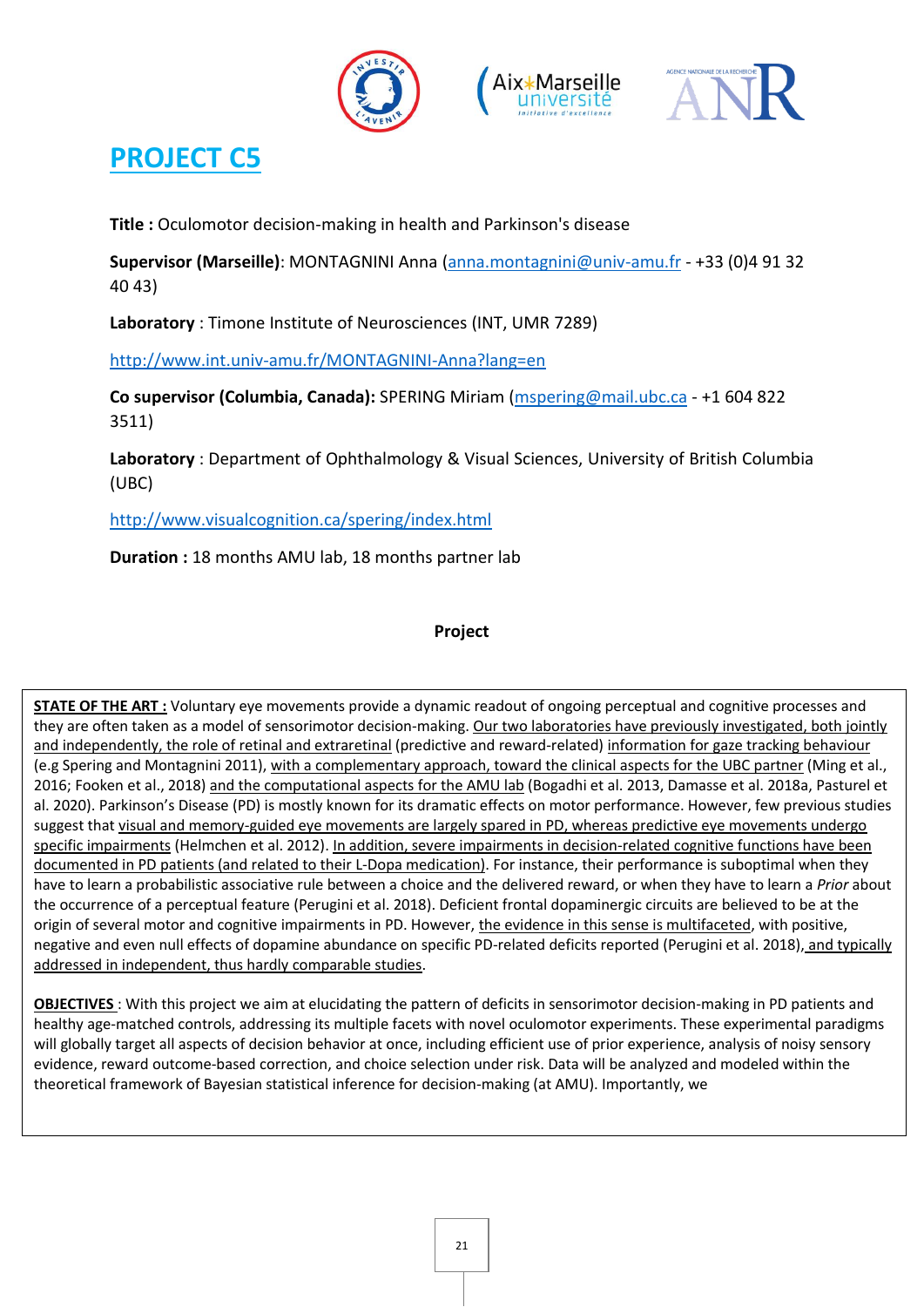





will systematically correlate decision-making deficits with patients' motor performance and with a number of clinical and neuropsychological assessments, with a particular focus on risk-taking behavior (at UBC, with clinical collaborators in Neurology). In addition, we will investigate the role of L-Dopa medication on the integration of experience-based information about contextual contingencies.

**FEASABLITY** : The feasibility of this project is high, as supported by the long-lasting collaboration of the partners, as well as by a set of preliminary results, obtained in a recent AMU-UBC study on visual target selection in presence of a stochastic target-reward association. These promising results were presented at international conferences (VSS and SfN; Damasse et al. 2018b; Montagnini et al., 2018). The first part of the PhD project will be devoted to finalizing and publishing this study. In a second time, the student will compare obtained results with data obtained in a new group of PD patients and a cohort of patients with schizophrenia, another documented dopaminergic dysfunction (Spering et al.; 2013; Bansal et al., 2018). To conclude, we expect that, by leveraging on a well-known sensorimotor system and on a high-resolution behavioral measure, this PhD project will shed new light on the multifaceted and yet poorly understood pattern of sensorimotor and cognitive deficits of Parkinson's Disease.

**EXPECTED CANDIDATE PROFILE :** The selected PhD student will design, implement and analyze a set of experiments to test eye movements and visual perception in Parkinson's Disease patients, both ON and OFF medication, as well as in age-matched healthy controls and young healthy adults. She/he will also run simulations to fit the data with different decision models.

#### **References**

- **•Bansal, S., Ford, J.M. & Spering, M. (2018). The function and failure of sensory predictions.** *Annals of the New York Academy of Sciences, 1426*, 199-220
- Bogadhi A.R., Montagnini A. & Masson G.S. (2013). Dynamic interaction between retinal and extra-retinal signals in motion integration for smooth pursuit, *Journal of Vision*, 13(13):5, 1– 26.
- Damasse J-B., Perrinet L.U., Madelain L. and Montagnini A. (2018a). Reinforcement effects in anticipatory smooth eye movements. *Journal of Vision* 18(11):14
- Damasse J-B., Mann G., Jones C., McKeown M., Spering M. and Montagnini A. (2018b) Reinforcement contingencies affect pursuit target selection in healthy and Parkinson's disease participants. Poster presented the *Vision Science Society Meeting*, Abstract published on Journal of Vision, Vol.18, 599. doi:10.1167/18.10.599
- .Fooken J., Mann G.K., Jones C.B., McKeown M.J., and Spering M. (2018). Eye and hand movement characteristics during rapid go/no-go decisions in Parkinson's disease. Poster presented at the Society for Neuroscience meeting, San Diego, CA: Society for Neuroscience, Online.
- Helmchen C., Pohlmann J., Trillenberg P., Lencer R., Graf J., and Sprenger A. (2012). "Role of anticipation and prediction in smooth pursuit eye movement control in Parkinson's disease". In: *Movement Disorders* 27.8, pp. 1012–1018.
- Ming W., Palidis D.J., Spering M., and McKeown M.J. (2016). Visual contrast sensitivity in earlystage Parkinson's disease. *Investigative Ophthalmology & Visual Sciences* 57:5696-5704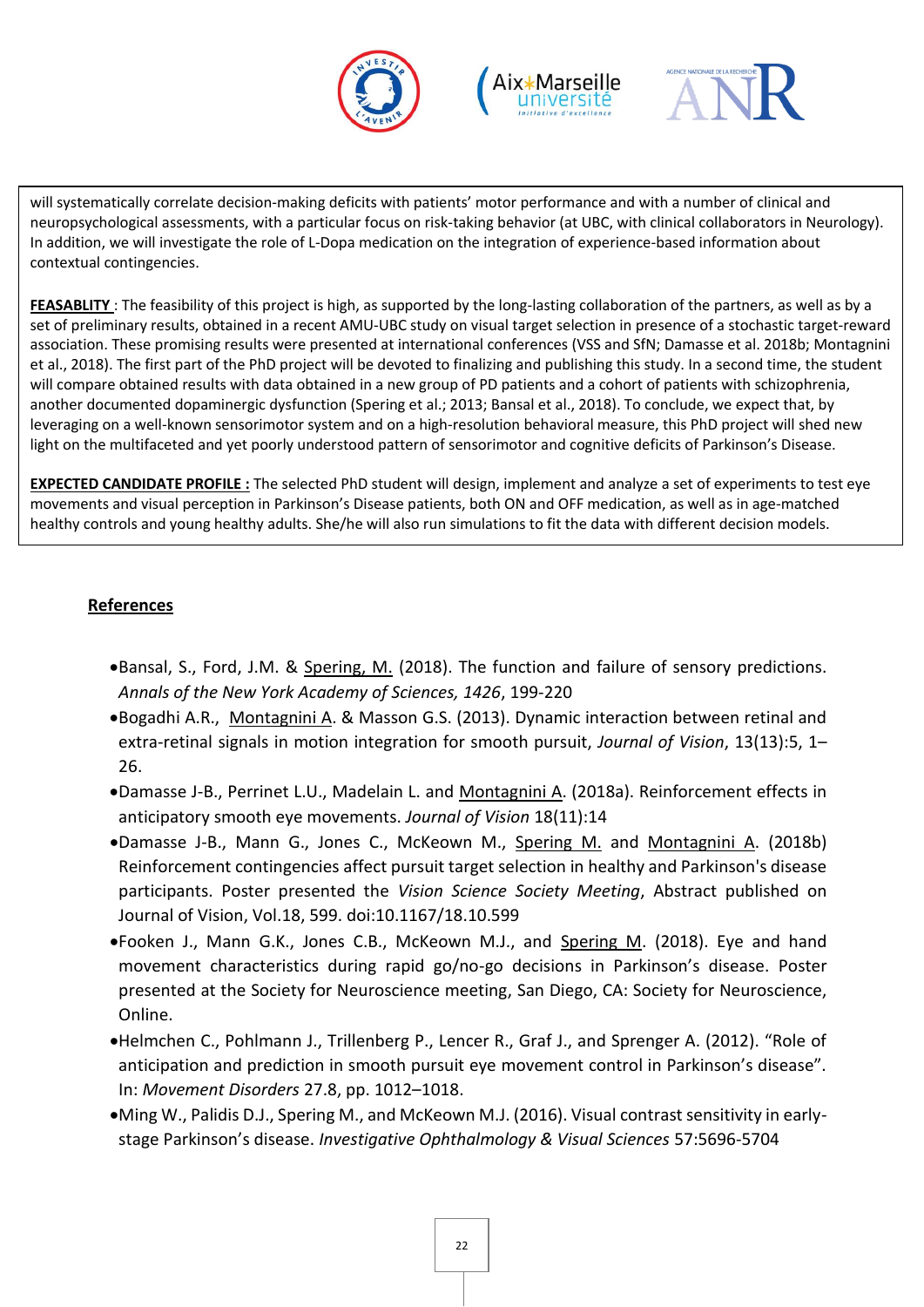





- Montagnini A., Damasse J-B., Mann G., Jones C., McKeown M. and Spering M. (2018) Smooth pursuit eye movements as dynamic readout of reward-based target selection in healthy and Parkinson's Disease participants. Poster presented at the Society for Neuroscience meeting, San Diego, CA: Society for Neuroscience, Online.
- Pasturel C., Montagnini A. and Perrinet L. (2020). Humans adapt their anticipatory eye movements to the volatility of visual motion properties. Plos Computational Biology, *in press.*
- Perugini A., Ditterich J., Shaikh A.G., Knowlton B.J., Basso M.A. (2018). Paradoxical Decision-Making: A Framework for Understanding Cognition in Parkinson's Disease. Trends in Neuroscience 41(8):512-525
- pering M., and Montagnini A. (2011). Do we track what we see? Common versus independent processing for motion perception and smooth pursuit eye movements: A review. Vision Research 51: 836–852
- Spering, M., Dias, E.C., Sanchez, J.L., Schütz, A.C., & Javitt, D.C. (2013). Efference-copy failure during smooth pursuit eye movements in schizophrenia. *Journal of Neuroscience, 33*, 11779- 11787

#### **MONTAGNINI / NAMES AND DATES OF THE CURRENTLY SUPERVISED PHD STUDENTS :**

- Federica Conti
- Vanessa Carneiro-Morita (co-supervised by Guillaume Masson)
- Nicolas Orlando-Dessaints (co-supervised by Laurent Goffart)

#### **MONTAGNINI / NAMEES AND DATES OF THE PREVIOUSLY SUPERVISED PHD STUDENTS :**

- Jean-Bernard Damasse (2014-2018)
- Kiana Mansour-Pour (2015-2019, co-supervision)
- Mathieu Servant (2011-2015, co-supervision)
- Claudio Simoncini (2008-2013, co-supervision)
- Amarender Bogadhi (2008-2012, co-supervision

#### **MONTAGNINI / PUBLICATIONS OF THE PREVIOUSLY SUPERVISED PHD STUDENTS :**

- Mansour-Pour, L.U.Perrinet, A.Montagnini and G.S. Masson, under review for Journal of NeuroscienceJ-B. Damasse, L.U. Perrinet, L. Madelain and A. Montagnini (2018) Journal of Vision 18(11):14
- M.Servant, C.White, A.Montagnini and B.Burle (2016). Journal of Cognitive Neuroscience 28(10):1501-21
- M.Servant, C.White, A.Montagnini and B.Burle. (2015). The Journal of Neuroscience, 35(28): 10371-10385.
- M.Servant, A.Montagnini and B.Burle. (2014). Cognitive Psychology, 72: 162-195.
- AR Bogadhi, A Montagnini & GS Masson (2013), Journal of Vision, 13(13):5, 1–26.
- C.Simoncini, L.U. Perrinet, A.Montagnini, P.Mamassian and G.S. Masson (2012). Nature Neuroscience 15(11):1596-603.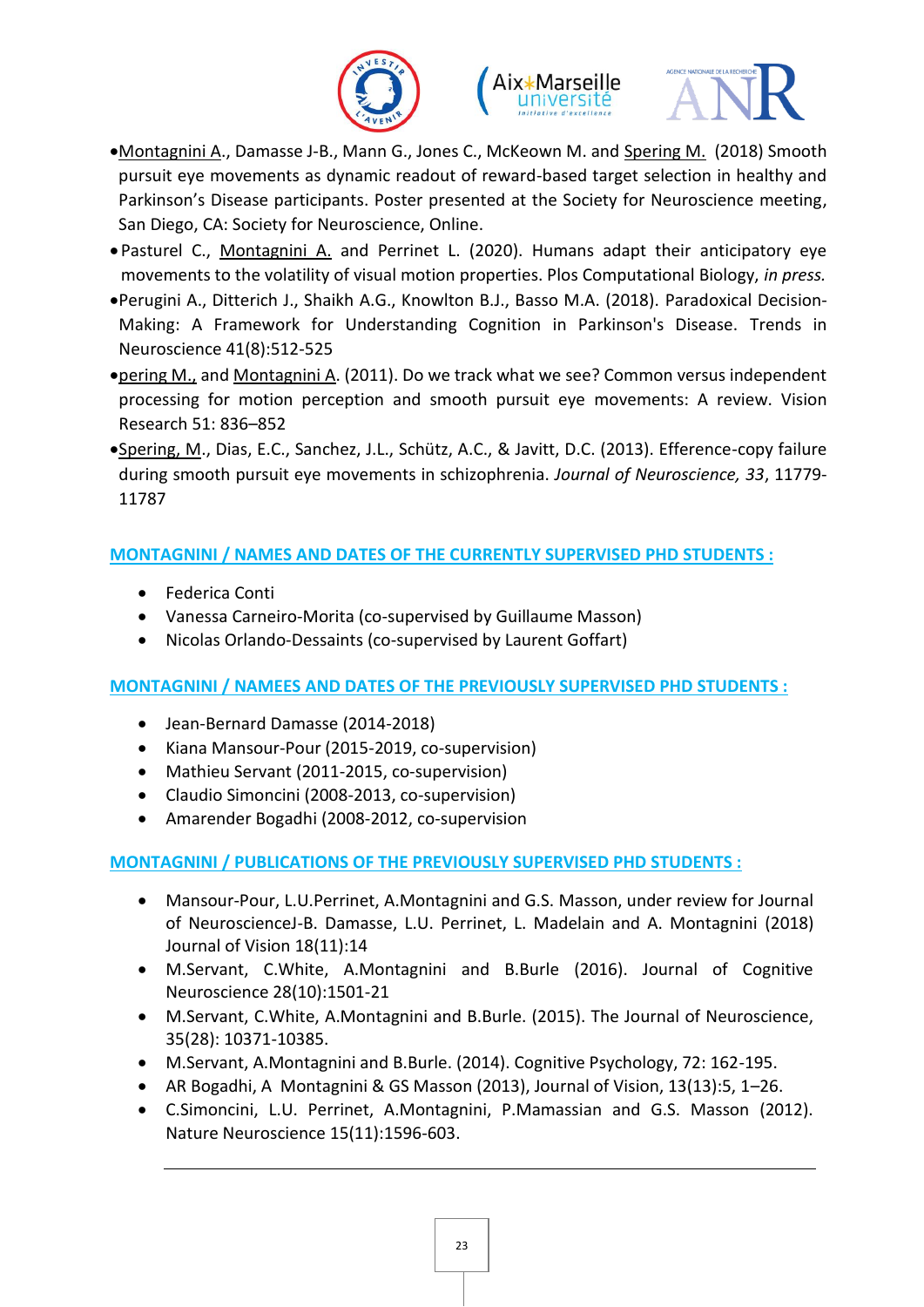





#### **SPERING / NAMEES AND DATES OF THE CURRENTLY SUPERVISED PHD STUDENTS :**

- Xiuyun Wu (2017
- Philipp Kreyenmeier (2018

**SPERING / NAMEES AND DATES OF THE PREVIOUSLY SUPERVISED PHD STUDENTS :** 

Jolande Fooken (2015 – 2019)

#### **SPERING / PUBLICATIONS OF THE PREVIOUSLY SUPERVISED PHD STUDENTS :**

- Rothwell A.C., Wu X., and Spering M. (2020). On the relation between anticipatory ocular torsion and anticipatory smooth pursuit. Journal of Vision 20(20):4.
- Murch W.S., Limbrick-Oldfield E.H., Ferrari M.A., MacDonald K.I., Fooken J., Cherkasova M.V., Spering M., and Clark L. (2020). Zoned in or zoned out? Investigating immersion in slot machine gambling using mobile eye tracking. Addiction in press.
- Wu X. and Spering M. (2019). Ocular torsion is related to perceived motion-induced position shifts. Journal of Vision 19(12):11.
- Rolin R., Fooken J., Spering M. and Pai D.K. (2019). Perception of looming motion in virtual reality egocentric interception tasks. IEEE Transactions on Visualization and Computer Graphics 25:3042-3048.
- Fooken J. and Spering M. (2019). Decoding go/no-go decisions from eye movements. Journal of Vision 19(2):5.
- Fooken J., Lalonde K.M., Mann G.K., and Spering M. (2018). Eye movement training is most effective when it involves a task-relevant sensorimotor decision. Journal of Vision 18(4):18, 1-18.
- Kreyenmeier P., Fooken J., and Spering M. (2017). Context effects on smooth pursuit and manual interception of a disappearing target. Journal of Neurophysiology, 118:404-415.
- Palidis D.J., Wyder-Hodge P., Fooken J., and Spering M. (2017). Distinct eye movement patterns enhance dynamic visual acuity. PLoS ONE 12(2):e0172061.
- Fooken J., Yeo S.H., Pai D.K., and Spering M. (2016). Eye movement accuracy determines natural interception strategies. Journal of Vision 16(14):1, 1-15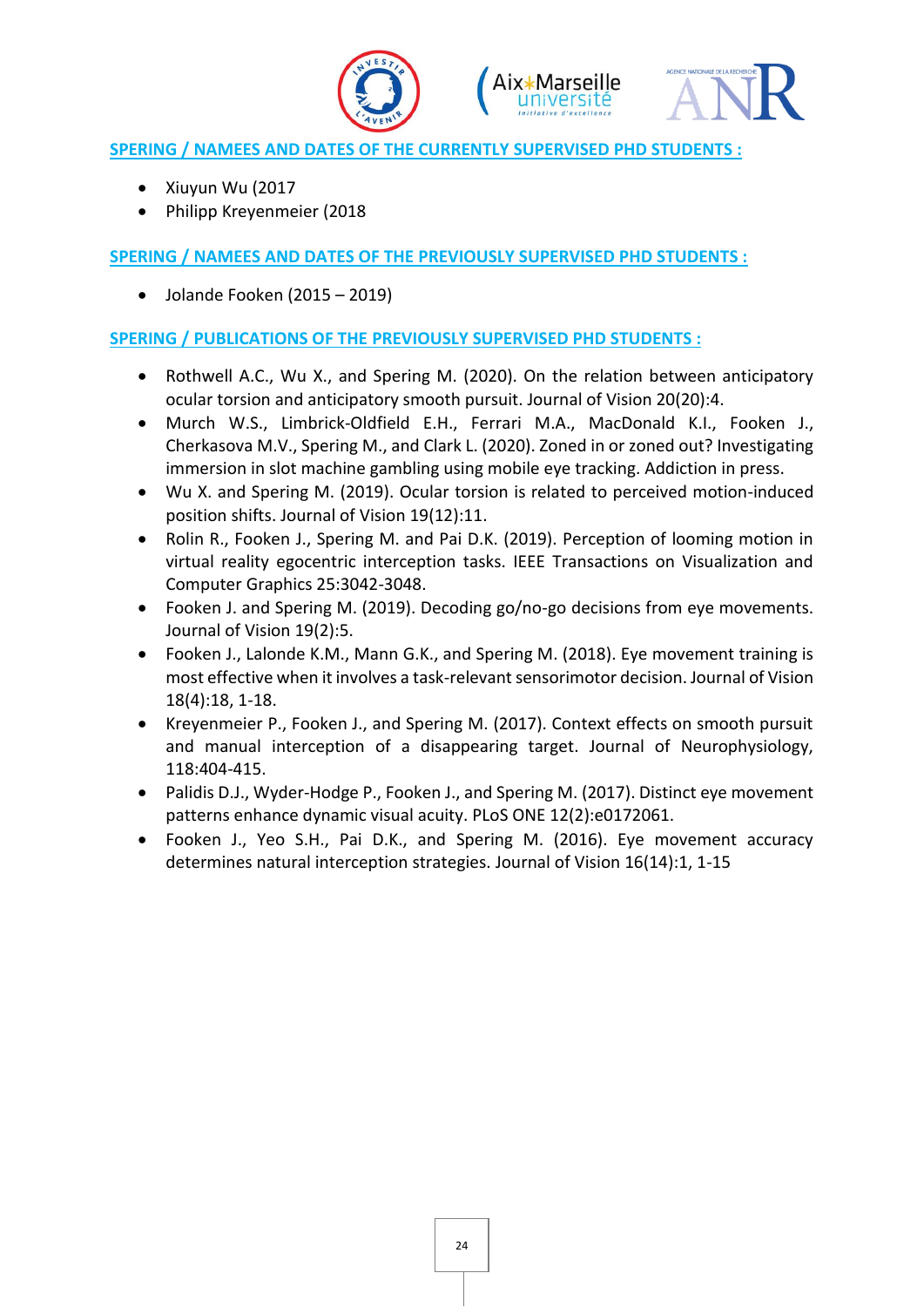





**Title** : Neural regulation of feeding. A translational approach from mouse to human

**Supervisor (Singapore, Asie)** : YU Fu [\(fu\\_yu@sbic.a-star.edu.sg\)](mailto:fu_yu@sbic.a-star.edu.sg)

**Laboratory** : Agency for Science, Technology and Research

#### https://www.a-star.edu.sg/sbic

**Co supervisor (Marseille)** : RANJEVA Jean-Philippe [\(jean-philippe.ranjeva@univ-amu.fr](mailto:jean-philippe.ranjeva@univ-amu.fr) - +33 (0)4 91 38 8463)

**Laboratory** : Center for Magnetic Resonance in Biology and Medicine (CRMBM, UMR 7339)

http://www.crmbm.univ-amu.fr/

**Duration** : 1 year AMU lab, 2 years partner lab

#### **Project**

**STATE OF THE ART :** One of the biggest challenges of the modern society is the conflict between the feeding regulation echanisms shaped by evolution to survive under food-scarcity and the food abundance in majority of the world brought by technological revolution. Such challenge led to rapid growing epidemic of obesity and many other metabolic diseases. Feeding is critical for energy homeostasis and its deregulation is related with not only metabolic diseases but also mental health issues. Feeding is tightly regulated by brain and especially by hypothalamus. Several hypothalamic nuclei, including lateral hypothalamus, zona incerta (ZI), arcuate (Arc), have been found to regulate feeding. Recent research from SBIC (Luo et al. Science 2018) revealed the critical role of yet another region, tuberal nucleus (TN), in feeding regulation. Despite revealing multiple brain regions in feeding regulation, how these different nuclei communicate with each other and influence each other's function to orchestrate proper feeding behavior is still unclear. More importantly, even though feeding is a conserved behavior from mouse to primates, whether the knowledge obtained from mouse research can be

translated into understanding human feeding regulation is still debatable. With strong imaging and systems neuroscience expertise of both Singapore and French teams, we propose to systematically study the neural regulation of feeding in both mouse and human, in both control and obese subjects, to explore the potential neuronal targets for treating obesity.

**OBJECTIVES AND METHODS** : 1: Functional imaging of different hypothalamic nuclei in control and obese mice (To be conducted by SBIC team during the two first years). SBIC team has established strong capability in systems neuroscience research, including cutting-edge optogenetic tools, in vivo calcium imaging, and advanced viral tools, to investigate the neural circuits of mouse (Luo et al., 2018). Combining viral tools and different transgenic mice, we can specifically label defined subpopulation of neuronal cells in different mouse hypothalamic nuclei and perform in vivo imaging of neuronal calcium dynamics in free moving mice, so that the temporal profile of neural dynamics can be precisely analyzed in accordance with the feeding behavior (i.e. start of food consumption, termination of food consumption, food foraging,

etc.) (Jennings et al., 2015). Endpoints: 1) Calcium response of GABAergic neurons in ZI, somatostatin neurons in TN, lateral hypothalamus GABAergic neurons and somatostatin neurons in Arc, during approaching and consumption of normal chow diet and high fat diet in lean wild type mice; 2) Calcium response of GABAergic neurons in ZI, somatostatin neurons in TN, lateral hypothalamus GABAergic neurons and somatostatin neurons in Arc, during approaching and consumption of normal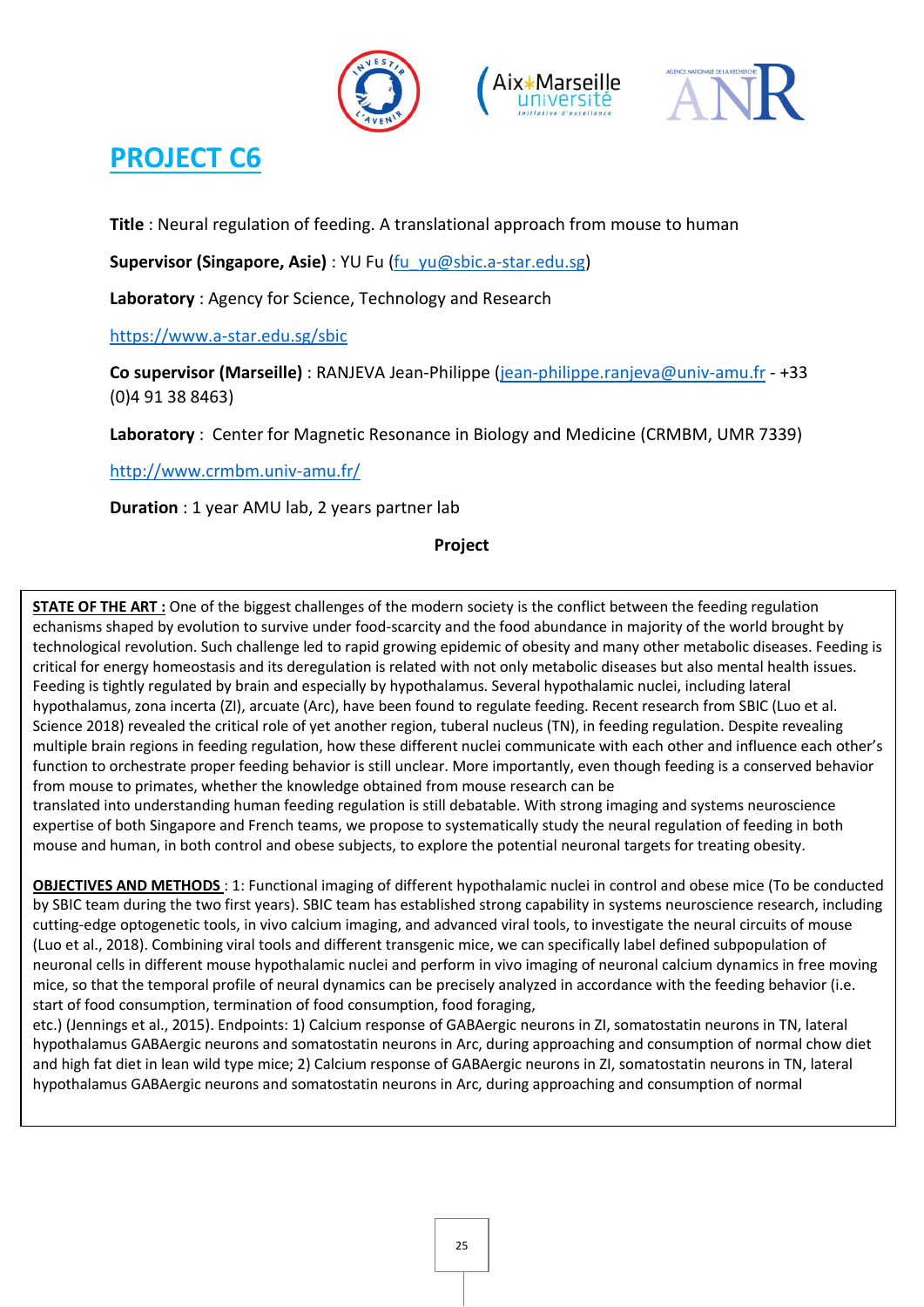





chow diet and high fat diet in high-fat diet induced obese mice. 2: Functional and quantitative anatomical high resolution MRI of hypothalamic nuclei in control, obese and anorexic patients (To be conducted by CRMBM team during the third year). Integrated clinical 7T MRI protocols will be used at CRMBM to characterize human hypothalamic nuclei in vivo. Endpoints 1) Comparison of morphometrics of hypothalamic nuclei between patients and controls; 2) Activation patterns of hypothalamic nuclei during palatable and non-palatable food; 3) Comparisons of functional/structural connectivity of hypothalamus between patients and controls.

**EXPECTED RESULTS :** Combining the work at two sites will help us to understand how the feeding regulation neural circuits evolve from mouse to humans and will lead to better identification of the key neural nods in developing eating disorders, and thus provide the foundation for better treating these diseases.

**EXPECTED CANDIADTE PROFILE :** During the whole period of the PhD work (the 2 first years in Singapore followed by at least one year in Marseille), monthly skype meetings will be organized with the student and the two supervisors. Through the Merlion project, two face-to-face meetings are organized each year (one in Singapore, one in Marseille).

#### **RANJEVA / NAMES AND DATES OF THE PREVIOUSLY SUPERVISED PHD STUDENTS :**

 12 PhD supervisions or co-supervisions since 2006, (Audoin, Au Duong, Reuter, Bettus, Rico, Gour, Faivre, Lecocq, Wirsich, Maarouf, Donadieu)

#### **RANJEVA / PUBLICATIONS OF THE PREVIOUSLY SUPERVISED PHD STUDENTS :**

 At least 4 common publications with each of the PhD students (PhD students as first authors)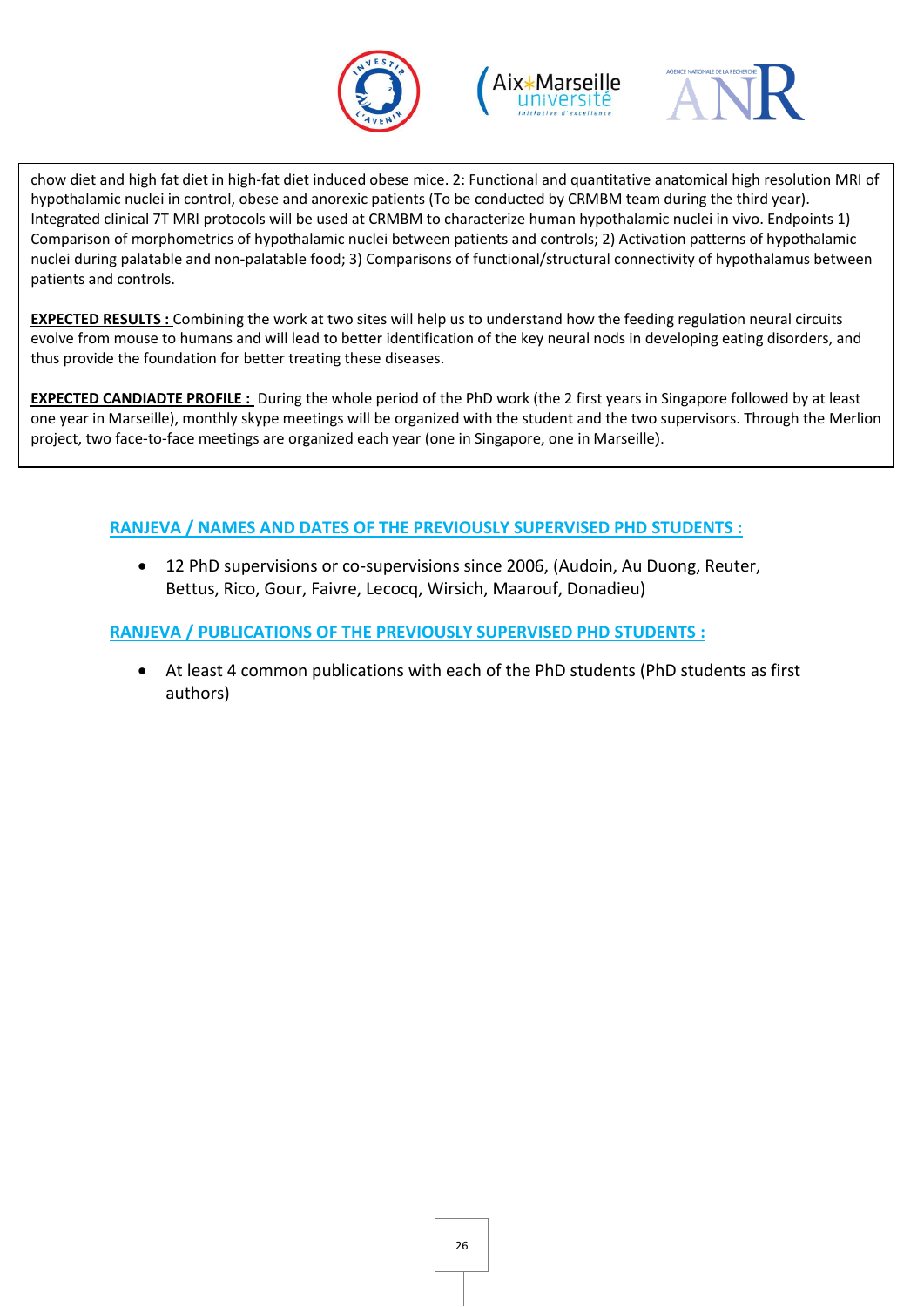





**Title :** Adaptive plasticity of interactive somatosensory and motor cortical networks underlying recovery of forelimb skills following cortical ministroke in rats

**Supervisor (Marseille)** : XERRI Christian [\(christian.xerri@univ-amu.fr](mailto:christian.xerri@univ-amu.fr) - +33 (0)4 13 55 09 55)

**Laboratory** : Sensory and Cognitive Neuroscience Laboratory (LNSC, 7260)

#### <https://lnsc.fr/>

**Co Supervisor (Montréal, Canada)** : DANCAUSE Numa [\(numa.dancause@umontreal.ca](mailto:numa.dancause@umontreal.ca) - + 1 514 343 6317)

Laboratory : Cortical plasticity and motor recovery laboratory

[www.numadancause.com](http://www.numadancause.com/)

**Duration :** 18 months AMU lab, 18 months partner lab

#### **Project**

**STATE OF THE ART** : Sensory contribution to the recovery of movement is currently neglected in the vast majority of stroke tudies which mainly focus on the motor component of movements and most often assess deficits and recovery of movement execution that do not require a fine somatosensory feedback. Therefore, there is a need to evaluate the contribution of somatosensory function to the recovery of motor skills and to provide a neural basis to the optimization of somatosensory feedback in the rehabilitation procedures following stroke. It is well established that cortical map remodeling is a substrate of adaptive changes in the post-stroke recovery of skilled movement. A way of searching for the neural underpinning of this recovery is to track postlesion changes taking place in a global interactive network that includes motor and somatosensory cortical areas which have so far been investigated independently of each other in the animal stroke studies.

**OBJECTIVES** : We will investigate the postlesion remodeling of sensory and motor somatotopic maps in parallel with the spontaneous recovery of impaired somatosensory-guided distal movements following a ministroke targeting the forelimb areas in S1 or M1 in rats. In addition, we will search for the effects of a rehabilitative training procedure on the time course of both cortical changes and behavioral recovery.

**METHODS** : In a rat model of cortical stroke, we will use a combination of micro-electrode array covering somatosensory and motor area and cortical mapping techniques complemented by voltage-sensitive-dye (VSD) imaging as well as behavioral assessment of deficits and recovery of fine sensorimotor skills (manual dexterity, fine locomotor adjustments). A forcedlocomotion carrousel will be used as a rehabilitative sensorimotor training procedure. In addition, we will use GABA-mediated (muscimol) cortical inactivation to explore the causal relation between cortical changes and behavioral recovery.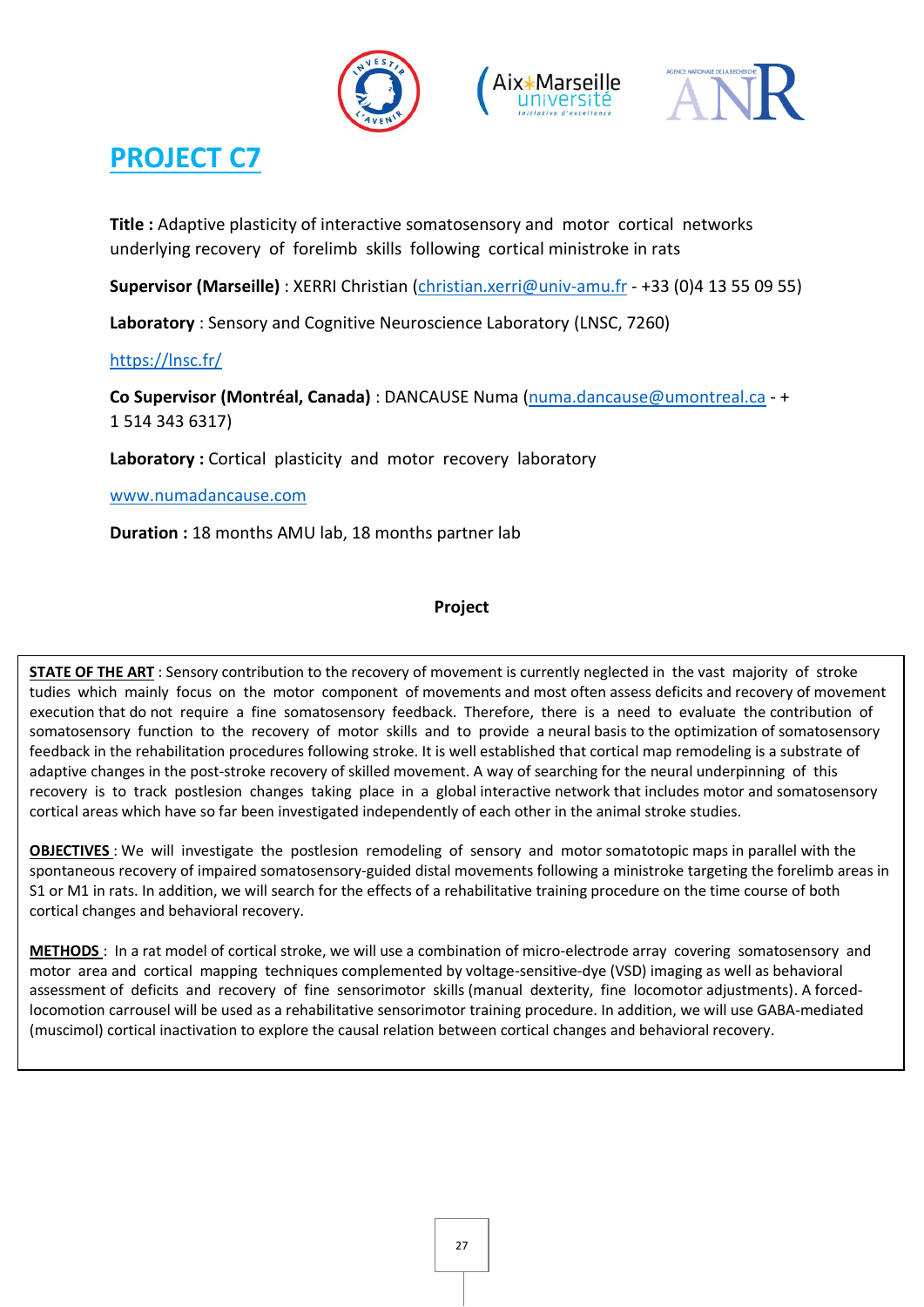





**EXPECTED RESULTS :** Following stroke in the forepaw area in S1, we expect both a reinforcement of thalamocortical tactile inputs converging to M1 on the ipsilesional side and a motor map remodeling as the functional recovery develops. Reciprocally, a lesion targeting M1 is expected to remodel the S1 forepaw map through an increased contribution of somatosensory feedback in the recovery of sensorimotor abilities. Moreover, we hypothesize that reinforcing sensorimotor experience as a rehabilitative training will improve and shorten the functional recovery through adaptive changes in sensorimotor

cortical networks.

**COMPLEMENTARITY OF THE 2 LABS :** Both partner teams have a strong experience in stroke-induced cortical plasticity, cortical mapping and behavioral assessment of sensorimotor recovery. The team in Montreal has had a focus on the motor cortex plasticity and currently uses the chronic implantation of electrode arrays, whereas the team in Marseille on somatosensory cortex plasticity and uses both electrophysiological mapping and VSD imaging. Therefore, this collaboration is a unique pportunity to explore the postlesion adaptive remodeling of sensorimotor cortical networks by sharing scientific expertise and transferring technical skills.

**FEASABILITY** : All the technical skills (electrophysiological, VSD imaging, behavioral methods…) required to carry out this project successfully are well mastered by the collaborative teams, each having its own expertise.

**EXPECTED PROFILE :** The PhD candidate will acquire or improve skills in cortical mapping (motor and somatosensory), VSD imaging and behavioral assessment in rats.

#### **XERRI / NAMES AND DATES OF THE CURRENTLY SUPERVISED PHD STUDENTS :**

 No formal PhD direction currently, but co-supervision of Justine Facchini's doctoral research with Yoh'i Zennou-Azogui (director).

**XERRI / NAMES AND DATES OF THE PREVIOUSLY SUPERVISED PHD STUDENTS :** 

- 2011-2015 Sandie THOMATY (codirection with J-M. Jean-Michel Brezun)
- 2014-2017 Julien CORBO (codirection with Nicolas Catz)
- 2016-2020 Jeanne CARON-GUYON (codirection with Nicolas Catz until 2018, then I handed over to Anne Kavounoudias, as a fRMI project was included in the doctoral research)

#### **XERRI / PUBLICATIONS OF THE PREVIOUSLY SUPERVISED PHD STUDENTS :**

- THOMATY S, PEZARD L, XERRI C, BREZUN J-M (2017) Acute granulocyte macrophage-colony stimulating factor treatment modulates neuroinflammatory processes and promotes tactile recovery after spinal cord injury. Neuroscience, 349: 144-164.
- CORBO J, ZENNOU-AZOGU Y, XERRI C, CATZ N (2017) Cortical merging in S1 as a substrate for tactile input grouping. ENeuro; doi: 10.1523/ENEURO.0342-17.